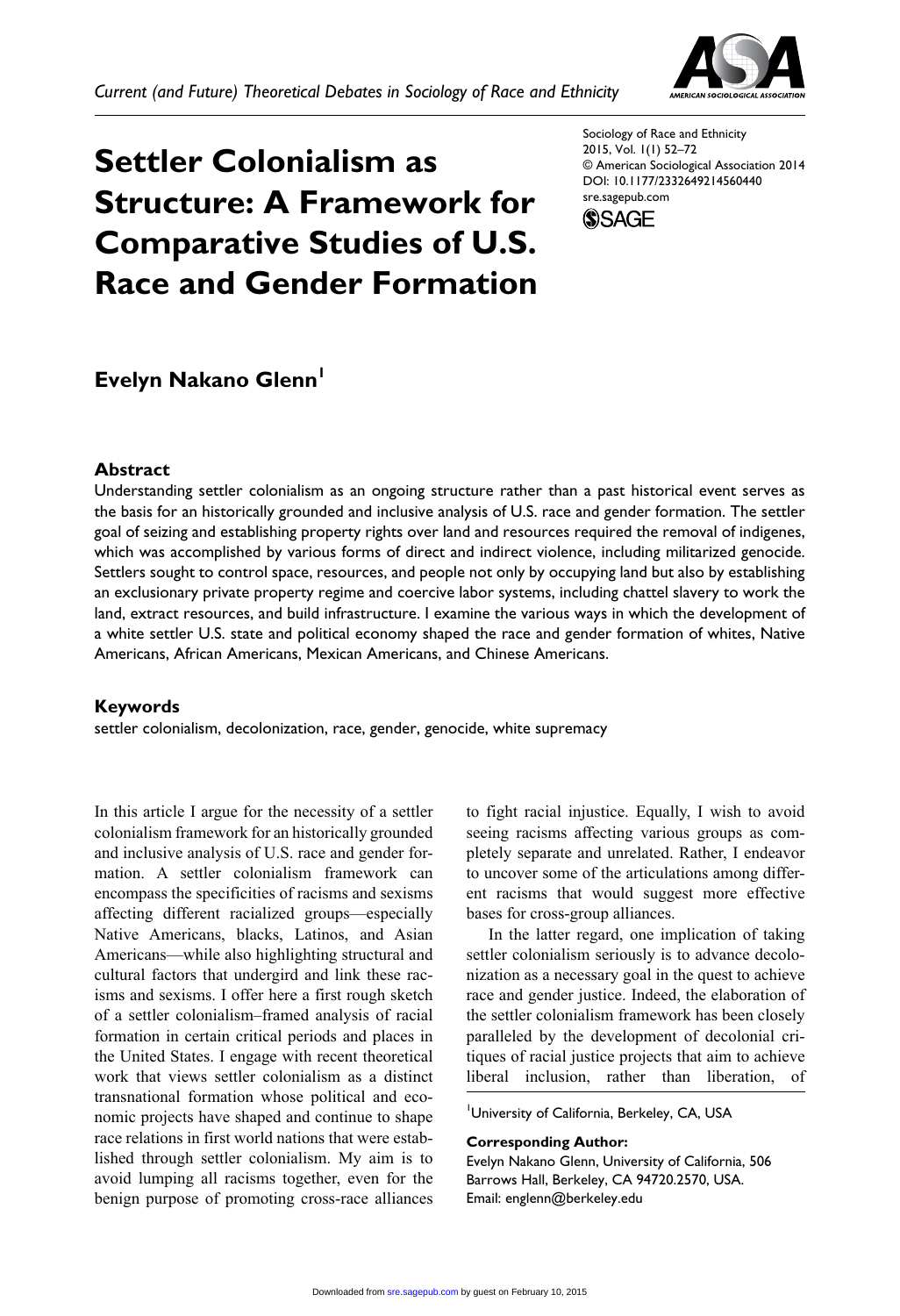subordinated groups. Theorists of decolonialism, such as Walter Mignolo (2007) and Nelson Maldonado-Torres (2011), argue that the case for liberal inclusion can only be made by working within the narratives, logics, and epistemologies of modernism. Yet, these are the very narratives, logics, and epistemologies that undergird settler colonial projects. Thus, strategies and solutions that adhere to modernist concepts of progress, individuality, property, worth, and so on are fated to reproduce the inequalities that colonialism has created. Mignolo and Maldonado-Torres argue for the necessity of challenging and rejecting modernist concepts. They propose that the border thinking and philosophy of women of color feminists offer counter-hegemonic narratives, logics, and epistemologies that enable the imagining of liberation for men and women of color. What I draw on from decolonial theory is an intersectional perspective, one that recognizes gender, sexuality, and race as co-constituted by settler colonial projects.

Before further elaborating the settler colonial framework, I will contextualize my project by briefly reviewing previous efforts to develop conceptual models to analyze and compare racisms affecting varied racialized groups in the United States.

### Beyond the Black-White **BINARY?**

American sociologists developed the concept of "ethnicity" to refer to relations among groups marked by cultural and language difference, while "race" referred to groups marked by supposed somatically visible difference. These scholars recognized that racial groups were also characterized by cultural distinctions, but in practice, the study of ethnic relations generally focused on intraracial relations, especially among whites from different national origins, while the study of race focused in interracial group relations and inequality between and among groups marked as white and black. Indeed, the vast majority of sociological studies of racism and racial inequality have focused on whiteblack conflict and disparities. This attention was warranted given the long history of black subjugation and the unique structural position blacks occupied as property under the regime of chattel slavery. Jared Sexton (2010:46) noted, "Because Blackness serves as the basis of enslavement in the logic of a transnational political and legal culture, it permanently destabilizes the position of any nominally free Black population." Indeed, after Emancipation

and the end of Reconstruction, white supremacy was reinstated in the former slave states by measures that subjected nominally free blacks to legal, political, and economic conditions as close to slavery as possible. Blacks were systematically disfranchised, super-exploited, confined, and terrorized in multiple ways. Denied any freedom wages in the form of land, freed people were ensnared in debt bondage under the sharecropping system, arbitrarily imprisoned and put to forced labor under the convict labor system, and kept in check by legal and vigilante terrorism.

Finally, a century after formal emancipation, with the gains won by the Civil Rights Movement in the United States and the growing ethnic, racial, and religious diversity of the U.S. population, especially as non-Hispanic whites have approached becoming a numerical minority, race scholars have shifted more attention to racism affecting other groups, particularly Latinos, Asians, and Native Americans.

One strategy has been to cluster racialized groups together under an umbrella term, such as "non-Whites," "people of color," or "third world minorities." By identifying commonalities in their experiences of subordination, exploitation, and exclusion, theorists hoped to promote coalitional organizing to fight racism. The internal colonialism model, originally devised by Carmichael and Hamilton (1967) to account for the condition of African Americans, was elaborated by Robert Blauner (1972) in his influential volume *Racial Oppression in America* to encompass African Americans, Native Americans, Latinos, and Asian Americans. According to Blauner (1972:53), these racialized minorities (Colonized Minorities) "share a common situation of oppression" that differed from the situation of European immigrants (Immigrant Minorities), namely, "forced entry into the larger society" (as opposed to voluntary entry by European immigrants), subjection to various forms of coerced labor (as opposed to participation in free labor), and colonizer cultural policy that "constrains, transforms, or destroys original values, orientations, and ways of life." *Racial Oppression* became a foundational text for students and scholars of Chicano-Latino, Native American, and Asian American Studies during the 1970s and 1980s.

A second approach has been to focus on the common processes by which groups are formed (and reformed) as racial groups—that is, are identified by social and political institutions and selfidentify as distinct races. This approach bypasses the problem of mapping racialized groups in a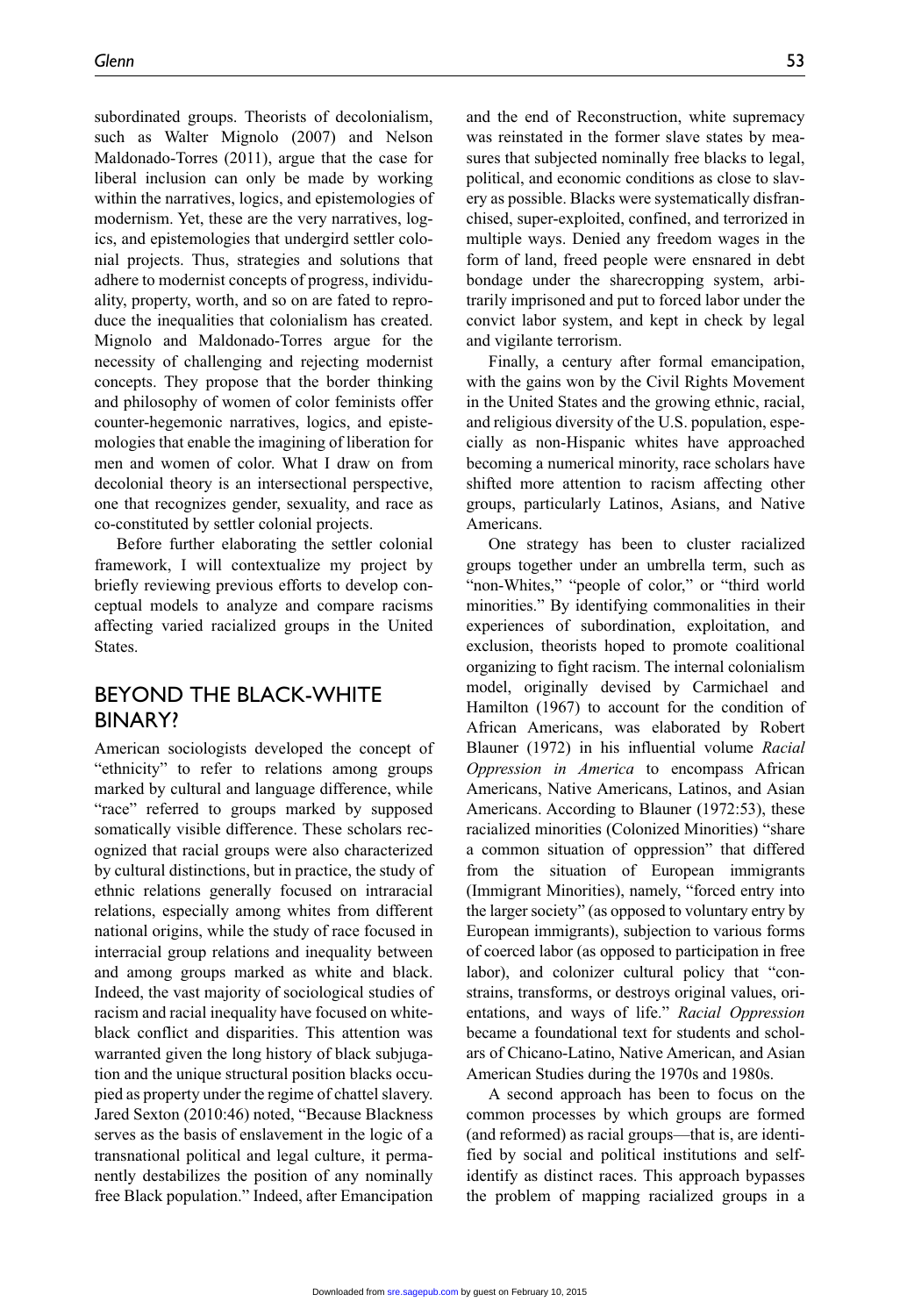conceptual space or in a hierarchy of groups. Michael Omi and Howard Winant took this approach in their seminal work, *Racial Formation in America*, originally published in 1989 and reissued in revised versions in 1994 and 2014. Omi and Winant argued that in the United States, "Race is a fundamental axis of social organization." At the same time, they recognized race not as fixed but as "an unstable and 'decentered' complex of social meaning constantly being transformed by political struggle" (Omi and Winant 1994:13). Indeed, the last decades of the twentieth century saw racially defined groups engaging in political struggle to challenge the structural and cultural violence of colonialism, apartheid, and racial-ethnic cleansing. One result of these struggles is that "we have now reached the point of fairly general agreement that race is not a biologically given but rather a socially constructed way of differentiating human beings" (Omi and Winant 1994:55). Omi and Winant (1994:63) caution, however, that "the transcendence of biological conceptions of race does not provide any reprieve from the dilemmas of racial injustice and conflict nor from the controversies over the significance of race in the present."

A third approach to the imperative for a more comprehensive understanding of race has been to retain the white-black poles as the anchors of a hierarchical U.S. racial system but to expand the hierarchy to include other racialized groups between the poles. Eduardo Bonilla-Silva (1997) developed what he called a "racialized social system" approach to analyzing how a society's economic, political, social, and political stratification is structured by the placement of actors into racial categories. In other writings (e.g., Bonilla-Silva 2009) he argues that U.S. racial stratification is undergoing transformation into a tri-partite Latin American style system consisting of blacks, whites, and an intermediate category of honorary whites. Bonilla-Silva examines the ranking of various Asian and Latino groups on an array of measures, including income, schooling, educational attainment, occupational status, self-identity, attitudes toward blacks, rates of intermarriage, and residential segregation. These rankings provide support for his hypothesis that some Asian groups (e.g., Chinese and Koreans) and some (generally lighter skinned) Latino groups (e.g., Chileans and Argentines) are being assimilated "upward" to become accepted as whites or else are being absorbed into an intermediate stratum of "honorary whites." Concurrently, other Asian groups (e.g., Hmong and Cambodians) and darker skinned Latinos (e.g., many Puerto Ricans) are being assimilated "downward" to become part of an expanded category that he calls the "collective Black."

Still another approach has been taken by non-U.S. origin scholars who pioneered postcolonial studies (e.g., Bhabha 1994; Gilroy 1995; Hall 2003) and by U.S. Latino/a thinkers who pioneered border studies and feminist decolonial studies (e.g., Anzaldua 2012; Lugones 2010; Sandoval 2000). These scholars have stressed the indeterminacy of racial categories and the fluidity and hybridity of racial identities. Such conceptions make eminent sense of a world where large swathes of populations emigrate and move across borders, where borders are constantly contested and changed, and where individuals and cultures mix and merge. Moreover, some ethnic groups in the United States have long embraced a hybrid identity, most prominently Mexican Americans, many of whom celebrate their mixed Indigenous/Spanish heritage (*mestizaje*), and Filipinos. Regarding fluidity, recent empirical work by Aliya Saperstein and Andrew Penner (2010, 2012) analyzes national longitudinal data over two decades and finds that individuals' racial self-identification and others' classification of them shift over time. Generally, becoming successful and of high status leads to shifts in self-identification and social assignment toward "white," while becoming unsuccessful and low status (including being incarcerated) leads to reassignment to "black." A concurrent development has been the destabilization of sex and gender designations and identities by feminist thinkers such as Judith Butler (2006) and empirically studied by researchers such as Lisa Diamond (2009), which unfortunately I do not have space to elaborate on here. Yet, despite the increased recognition of the instability and ambiguity of race and gender categorizations, they remain persistent and resilient principles for organizing hierarchical relations within and between societies. How are we to account for this seeming contradiction?

# An Alternative Starting **POINT**

I now turn to an exposition of settler colonialism as an alternative starting point for a framework that can generate a more historically and structurally grounded analysis of racial inequality in the United States, one that pays attention to variation across time and place while also being attentive to structures that link these differing cases. It is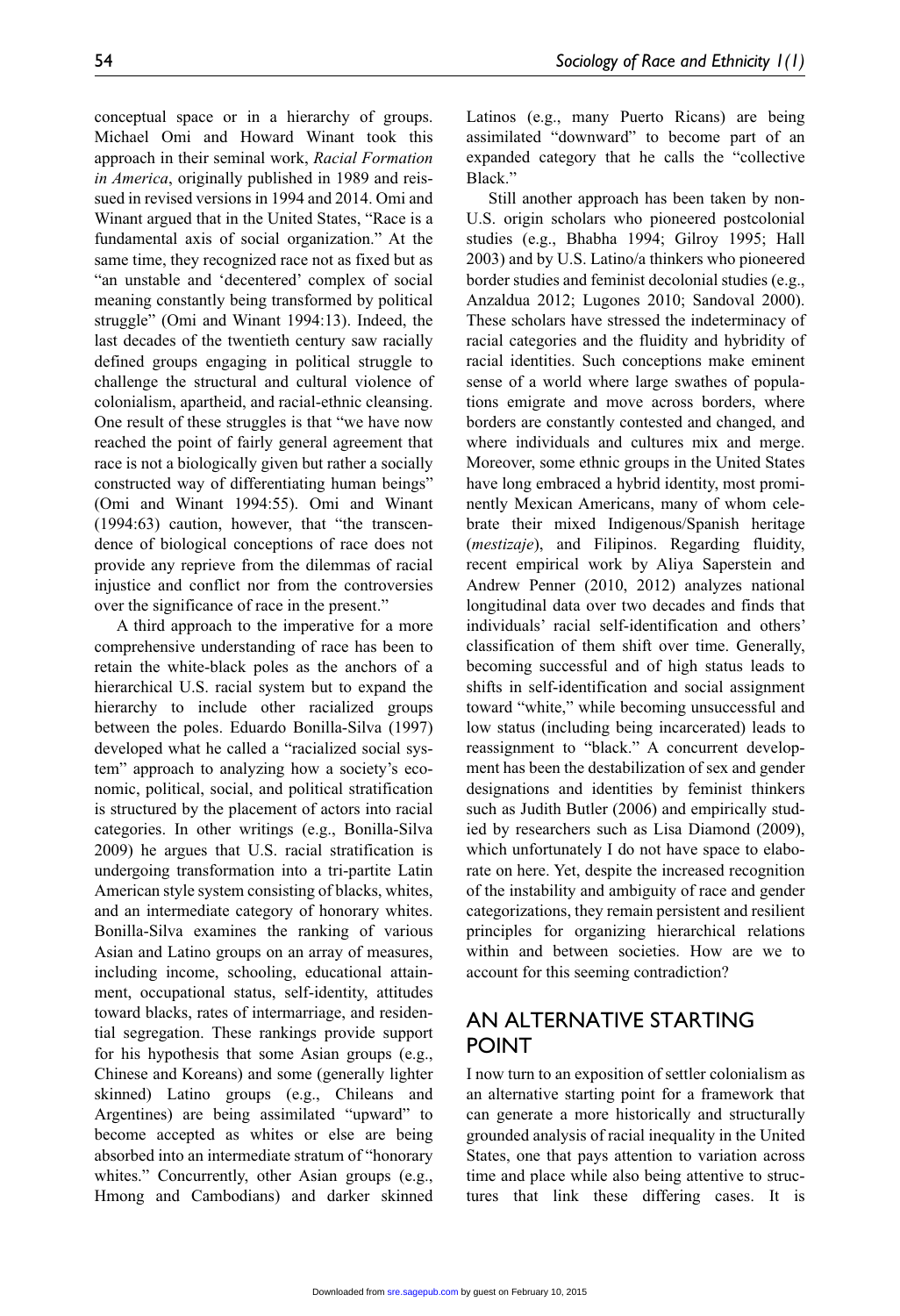a framework that is amenable to intersectional understanding because it is widely understood that colonial projects simultaneously structure race, gender, class, and sexual relations within and between colonists and the colonized. Moreover, since settler colonial projects are transnational in scope, a settler colonialism framework invites investigation of cross-national connections and comparisons.

The concept of settler colonialism has been most clearly elaborated by scholars of indigenous studies, especially in Australia, Canada, and the United States. It is a framework that highlights commonalities in the history and contemporary situation of indigenous peoples in many parts of the world. However, although it may seem to be best suited to explain the racialization and treatment of indigenous peoples, I agree with Patrick Wolfe (1999) that settler colonialism should be seen not as an event but as an ongoing structure. The logic, tenets, and identities engendered by settler colonialism persist and continue to shape race, gender, class, and sexual formations into the present.

Scholars of settler colonialism argue that it is a distinct form of colonialism that needs to be theorized separately from colonialism more generally. In contrast to classic colonialism whose aim is to take advantage of resources that will benefit the *metropole*, settler colonialism's objective is to acquire land so that colonists can settle permanently and form new communities. Lorenzo Veracini (2011) compares the narrative arc of classic colonialism and settler colonialism to the difference between a circle and a line. In classic colonialism, the narrative, as in the *Odyssey*, takes a circular form, "consisting of an outward movement followed by interaction with exotic and colonized 'others' in foreign surroundings, and by a final return to an original location" (p. 205). In contrast, "the narrative generally associated with settler colonial enterprises rather resembles the *Aeneid*, where the traveler moves forward along a story line that can't be turned back" (p. 206). Settler colonists do not envision a return home. Rather, they seek to transform the new colony into "home."

The differing goals of classic colonialism and settler colonialism lead to a second major difference: their confrontation with *indigenes.* In classic colonialism, the object is to exploit not only natural resources but also human resources. Native inhabitants represent a cheap labor source that can be harnessed to produce goods and extract materials for export to the *metropole.* They also serve as consumers, expanding the market for goods produced by the *metropole* and its other colonies. Goods and raw materials, like colonists, follow a circular path in classic colonialism.

In settler colonialism, the object is to acquire land and to gain control of resources. To realize these ambitions, the first thing that must be done is to eliminate the indigenous occupants of the land. This can be accomplished in a variety of ways: genocide, forced removal from territories desired by white settlers, and confinement to reservations outside the boundaries of white settlement. It can also be accomplished through assimilation. Assimilation can be biological (e.g., through intermarriage to "dilute" indigenous blood) and/or cultural (e.g., by stripping *indigenes* of their culture and replacing it with settler culture).

The second thing that must be done is to secure the land for settlers. This can be accomplished by imposing a modernist property regime that transforms land and resources (sometimes including people) into "things" that can be owned. This regime consists of such elements as mapping and marking boundaries to delimit an object that is to be owned, a system for recording ownership, and legal rules for ownership and sale of objects defined as property. Indigenous people generally understand the land and their relationship to it very differently, viewing themselves as being provided for by the land and in turn as living in harmony with the land and having a sense of responsibility for its welfare. Settler society does not recognize indigenous conceptions and from their own perspective of land as property, views indigenes as failing to make productive use of it.

### The Logic and Practices of U.S. Settler Colonialism

I turn now to the specific case of U.S. settler colonialism. Walter Hixson (2013:29) argues that the British settler colonial project in North America was unique from those of its Spanish and French rivals: "Like the Spanish and the French, the English embraced patriarchy, private property, and Christianity, but the emphasis on the settlement of families and communities distinguished them." Spanish male colonists were spread thinly across vast vistas of land. French traders and missionaries were surrounded by indigenous people with whom they had to coexist. The French also were overwhelmingly male and often took Indian mistresses and wives with whom they formed Metis (mixed) communities. "By contrast European women migrated with men and children to settle in the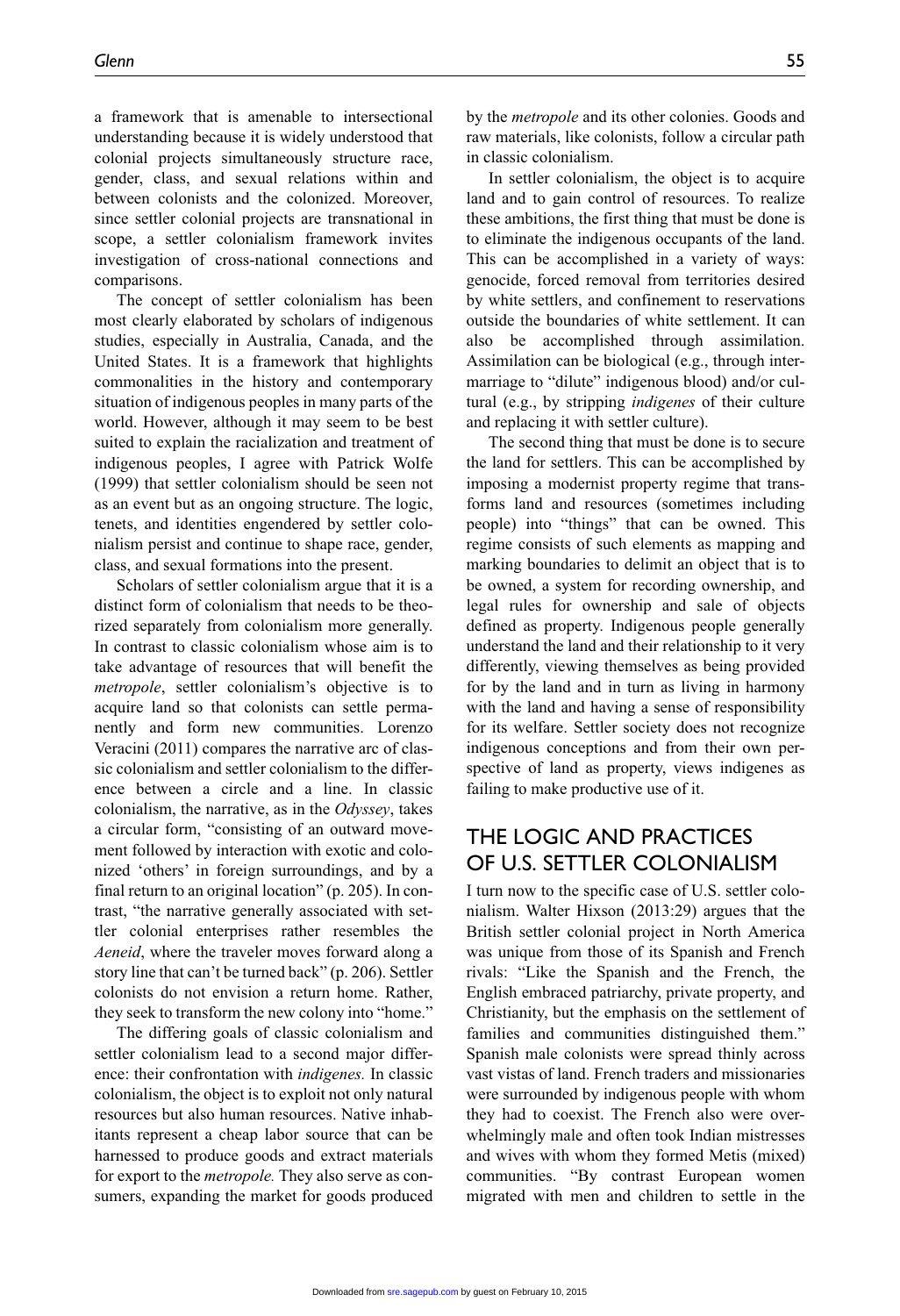English colonies." This family-based colonization in combination with its rural character proved to be advantageous, enabling "a steady westward migration towards the agricultural frontier as the threat of Indian attack diminished" (Elliott 2006:43–44).

With regard to the elimination of the indigene, settlers adopted all of the aforementioned policies at one time or another. Hixson (2013) documents the almost continuous history of settler colonial ethnic cleansing. Regular outbreaks of warfare occurred throughout the seventeenth, second half of the eighteenth, and the nineteenth centuries as settlers pressed up against lands inhabited or used by Native Americans first in the East and then in the Midwest and finally the West. Some genocidal campaigns were carried out by official military forces of the *metropole* or the colonies, while others were unauthorized actions by settler vigilantes. Attacks launched by vigilantes were likely to be particularly brutal and to involve the slaughtering of women, children, infants, and the elderly. Hixson notes that in 1609 when hostilities broke out between the English settlers in Jamestown and Native Americans in the region, the leader of the colony, James Smith, "pioneered the tradition of irregular warfare in the 'New World' by burning and razing Indian homes and agricultural fields" (p. 31). Warfare escalated during and after the Civil War as American settlers pushed to occupy the remaining land in the West and Native tribes fought to preserve their ways of life. The Massacre at Wounded Knee (1890) that resulted in the death of 300 Sioux warriors was one of the last major battles and mostly ended Indian armed resistance (Brown 2007:439–50).

A little known aspect of genocidal raids and warfare was the enslavement of indigenous survivors, particularly women and children. In colonial New England, the selling of Indian slaves on the international market in the Caribbean and South America helped defray the costs of the Powhatan Wars. Settler men spoke of their desire for Native American women whom they could use as domestic servants and sex slaves. In the South, according to Alan Gallay (2009:57), "Only through warfare could Carolinians obtain the slaves they desired to exchange for supplies to build their plantations." In California between 1850 and 1863, Walter Hixson (2013:125) writes, "Some 10,000 Indians were sold into servitude. American slave traders often killed the parents of Indian children so they might be seized and trafficked."

Conflicts over territory were also resolved by removal and relocation under treaties that were agreed to by Native Americans induced to sign by false promises and duress. During the presidency of Andrew Jackson, and at his urging, the U.S. Congress passed The Indian Removal Act of 1830 (IRA). The IRA targeted the "five civilized tribes" of the southeast (Cherokee, Chickasaw, Choctaw, Creek, and Seminole), so called because they had gone furthest in adopting the culture and ways of life of white settlers (including the ownership of black slaves). Through treaty, these tribes were prevailed upon to cede their traditional lands in Mississippi, Alabama, Georgia, and Florida in exchange for land west of the Mississippi. The Choctaw, Creek, and Chickasaw were the first to be removed, and they suffered the loss of thousands of men, women, and children who died en route to the West. Cherokees waged a long legal battle that delayed removal until 1838. At that point, the U.S. government sent in 7,000 troops to force the Cherokee into stockades and then sent them on a forced march to the West with inadequate provisions. On the "Trail of Tears," at least 4,000 Cherokees perished from hunger, cold, and disease. The Seminoles resisted militarily, waging two wars, the second of which did not end until 1858, at which point most Seminoles had been relocated to Oklahoma. Even so, one hardy band of Seminoles managed to hold out in Florida, where their descendants still live (Foreman 1974; Perdue and Green 2008).

Near the end of Indian armed resistance in the West in the 1880s, federal Indian policy turned decisively toward assimilation, or as it was often dubbed, "Americanization." The aim was to phase out Indian treaty rights and other special statuses so as to absorb indigenous peoples into settler society. The twin prongs of Indian assimilation policy were land allotments and education. Under the Dawes Act of 1887, the federal government divided tribal land into individual allotments. Heads of households were entitled to 160 acres, single individuals to 60 acres, and those under 18 to 40 acres (Debos 1973). By allotting larger holdings to heads of households, the program was designed to encourage the formation of heteropatriarchal nuclear households. Proponents of allotment believed that owning and cultivating individual plots would transform Indian men into citizen farmers and Indian women into farm wives. Importantly, the large surplus left after allotments was made available to white settlers and railroad companies for development. The net result of allotment policy was to dramatically reduce the amount of land owned by Indians collectively and individually. In 1887, before the start of allotment, Indians owned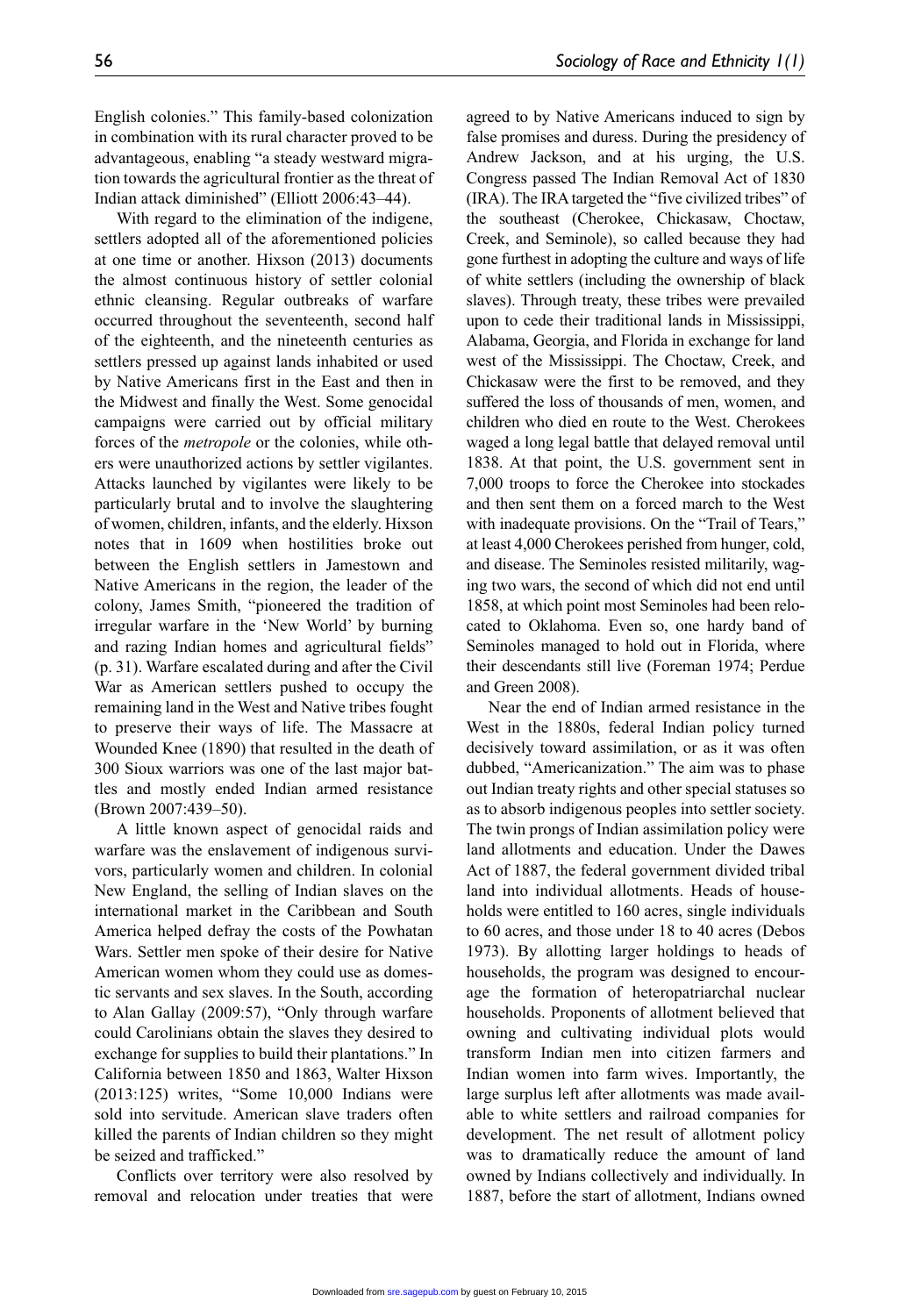138 million acres; that amount was reduced to 54 million acres by 1934 when the allotment program was terminated (McDonald 1991).

Special education for Indian children was meant to complement allotment by preparing Indians for new productive roles in American society. Starting in the 1880s, reformers' designs for Indian children consisted of two components: child removal and placement in boarding schools. Education officials at the Bureau of Indian Affairs (BIA) favored compulsory removal so as to limit the influence of Indian mothers. Estelle Reed, a longtime Superintendent of Indian Schools, explained, "The Indian child must be placed in school before the habits of barbarous life become fixed and there he must be kept until contact with our life has taught him to abandon his savage ways and walk in the path of Christian civilization" (Superintendent of Indian Schools 1900:426). Over a 24-year period from 1879 to 1902, the federal government established over 150 boarding schools, of which 25 were off-reservation (Reyhner and Eder 2004). BIA recruiters were hired to convince parents to enroll their children, with the promise that their children would be fed, housed, and educated so that they could improve their lives.

Once at school, Indian children were given haircuts and issued settler clothing. They were prohibited from speaking their native languages and from practicing native religions and rituals. The curriculum focused on gender-typed vocational training. Boys were trained in farming and trades and girls in domestic skills. Even though most federal officials placed more emphasis on "civilizing" Indian men, they were persuaded to try to educate Indian girls under the tutelage of white female teachers. They blamed Indian women for the "backwardness" of Indian men. In their view, the fact that Indian women did heavy physical labor and were ignorant of modern housekeeping methods accounted for Indian men's laziness and disinterest in material progress. If Indian women could be educated to focus on the household and to desire better furnishings, Indian men would be impelled to work hard to acquire material goods (Stremlau 2005). Thus, assimilation was intended to instill a sense of gender-appropriate duties and obligations. Ultimately, the aim of Indian schooling was to impose "social death." Col. Richard C. Pratt, founder and head of the Carlisle Indian School, proclaimed in a speech given in 1892:

A great general has said that the only good Indian is a dead one, and that high sanction of his destruction has been an enormous factor in promoting Indian massacres. In a sense, I agree with the sentiment, but only in this: that all the Indian there is in the race should be dead. Kill the Indian in him, and save the man. (Pratt 1973:260)

The decades of the 1940s to the 1960s saw still another shift in settler policy toward Native Americans. The intent was to assimilate Native Americans as individuals into settler society and to break their communal orientation and tribal ties. In 1953 the U.S. Congress passed legislation terminating the tribal status of many Indian groups. Termination of tribal status meant the loss of legal standing as a sovereign dependent nation and the end of federal aid, protections, and services, such as health care, which had been provided by the Indian Health Service. Many reservations were also terminated and reservation land sold off, primarily to non-Indians. Tribal members were unilaterally made U.S. citizens, subject to taxes and state laws from which they had been exempt. Over the next decade the government terminated 109 tribes and removed 2.5 million acres of trust land (Fixico 1986, 2000; Ramirez 2007).

A linked policy was to disperse Indians away from reservations. The Indian Relocation Act of 1956 paid moving expenses and provided vocational training and job placement to Native Americans willing to leave their reservations for 9 government-designated urban centers (Chicago, Denver, Los Angeles, San Francisco, San Jose, St. Louis, Cincinnati, Cleveland, and Dallas). Indian men were tracked into low-level, dead end jobs, and Indian women were directed into domestic service in white households. Many relocated Indians found that the promised jobs and stipends did not materialize and fell on hard times in the city; some returned to the reservation. The relocation policy resulted in the dispersal of the Indian population. An estimated 750,000 Native Americans migrated to cities between 1950 and 1980. Whereas in 1940 only 8 percent of Native Americans resided in cities, by 2012, 70 percent did (T. Williams 2013).

In the city, Native Americans often found community with members of other tribes, leading to the development of a pan-Indian orientation; intermarriage across tribes increased the proportion of Indians with multi-tribe identities. With the rise of the black civil rights movement, Native Americans began to organize for the cause of self-determination for Indian people. This activism included legal challenges to termination and relocation policy that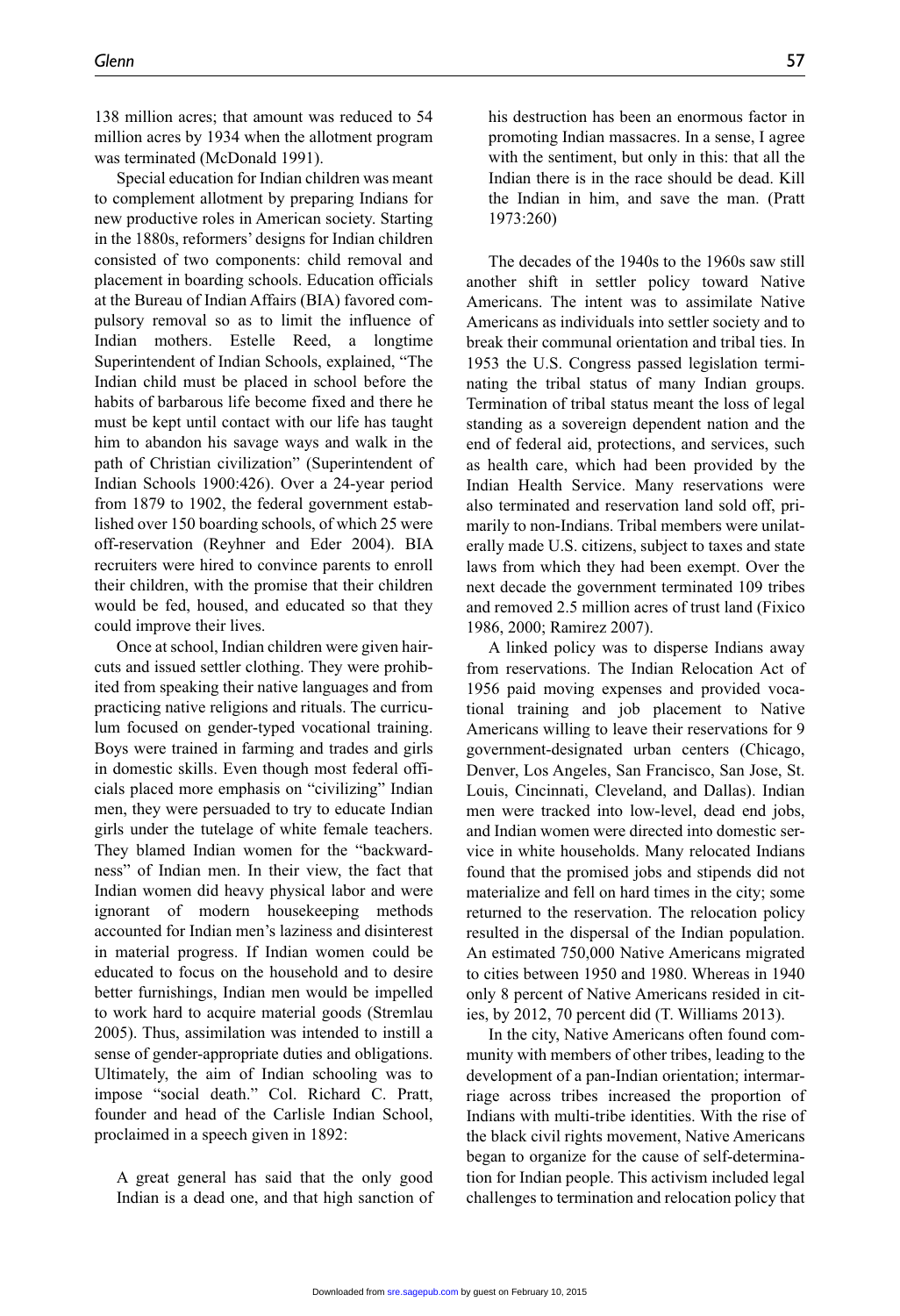eventually succeeded (LaGrand 2005; Smith and Warrior 1997).

# U.S. SETTI FR COLONIALISM as a Race-Gender Project: Development of National Identity and Normalization of Gendered Whiteness

In this section, I describe U.S. settler colonialism as a race-gender project. By that I mean that it transplanted certain racialized and gendered conceptions and regimes from the *metropole* but also transformed them in the context of and experiences in the New World. What emerged out of the settler colonial project was a racialized and gendered national identity that normalized male whiteness. Since settlers initially were exogenous others seeking to claim rights to land and sovereignty over those who already occupied the land, they needed to develop conceptions of indigenous peoples as lesser beings, unworthy of consideration. They harnessed race and gender to construct a hierarchy of humankind. Conceiving of indigenous peoples as less than fully human justified dispossessing them and rendered them expendable and/or invisible. Land occupied or used seasonally by *indigenes* was conceived of as *terra nullius* (empty land or land belonging to no one) and therefore available for taking by white settlers. Simultaneously, settlers conceived of themselves as more advanced and evolved, bringers of progress and enlightenment to the wilderness. Masculine whiteness thus became central to settler identity, a status closely tied to ownership of property and political sovereignty. The latter in turn articulated with heteropatriarchy, which rendered white manhood supreme with respect to control over property and self-rule. This entailed settler wives being denied an independent legal identity; instead, her identity was merged into that of her husband, and her property and labor were under his control. Further, it was presumed that "heteropatriarchal nuclear-domestic arrangements, in which the [white] father is both protector and leader should serve as the model for social arrangements of the state and its institutions" (Arvin, Tuck, and Morrill 2013:13).

Settlers may initially identify with the imperial power and submit to its rule, but over time their interactions with *indigenes* and experiences in the colony set them apart from the population in the *metropole.* American settlers attached their identity to the land itself, to the mythologized common experience of settlement, and often to the shared goal of self-government. Frontiersmen and women became symbols of what it meant to be American. This new identity helped to bridge differences of class, ethnicity, and nationality that might otherwise have divided them. Thus, there was greater equality among the *settlers* than existed at the time among inhabitants of the *metropole.* European immigrants to the United States who moved west to take advantage of inexpensive frontier lands were quickly granted American citizenship rights and considered equals among their peers in matters of local government.

Some settlers also appropriated indigenous symbols, attributes, and skills, as in the case of American frontiersmen who wore buckskin and cowboys, range-riders, and backwoodsmen who adopted native trapping, hunting, and riding techniques. Turner's ([1893] 1920:4) essay refers to frontiersmen discarding train travel for traveling by birch canoes, wearing hunting shirts and moccasins, planting Indian corn, and even shouting war cries and taking scalps in "orthodox Indian fashion." Of course, the vast majority of white Americans did not actually ride canoes or wear buckskin. However, they identified with fictional or mythical characters (e.g., Leather Stockings, Paul Bunyan) or emblematic exemplars who did (e.g., Daniel Boone, Buffalo Bill).

Walter Hixson (2013:3) characterizes the emulations of indigenes as expressions of settler ambivalence:

The colonizer desired the colonized other, for example for his attunement with nature or sexual liberation, and yet was repulsed by his primitiveness and the dangers he posed. The slippages and uncertainty with the colonizer's identity, including taking on some of the characteristics of the "savage," produced anxiety and instability.

Importantly, the adoption of indigenous symbols and attributes differentiates settlers from residents of the *metropole*, whom settlers may scorn as "over-civilized." In the U.S. case, the appropriation of indigenous symbols and practices contributed to the forging of a new national identity separate from that of the *metropole* and supporting the case for self-government.

Another element common to settler colonialism, one that certainly characterizes U.S. settler colonialism, is the "denial and disavowal of the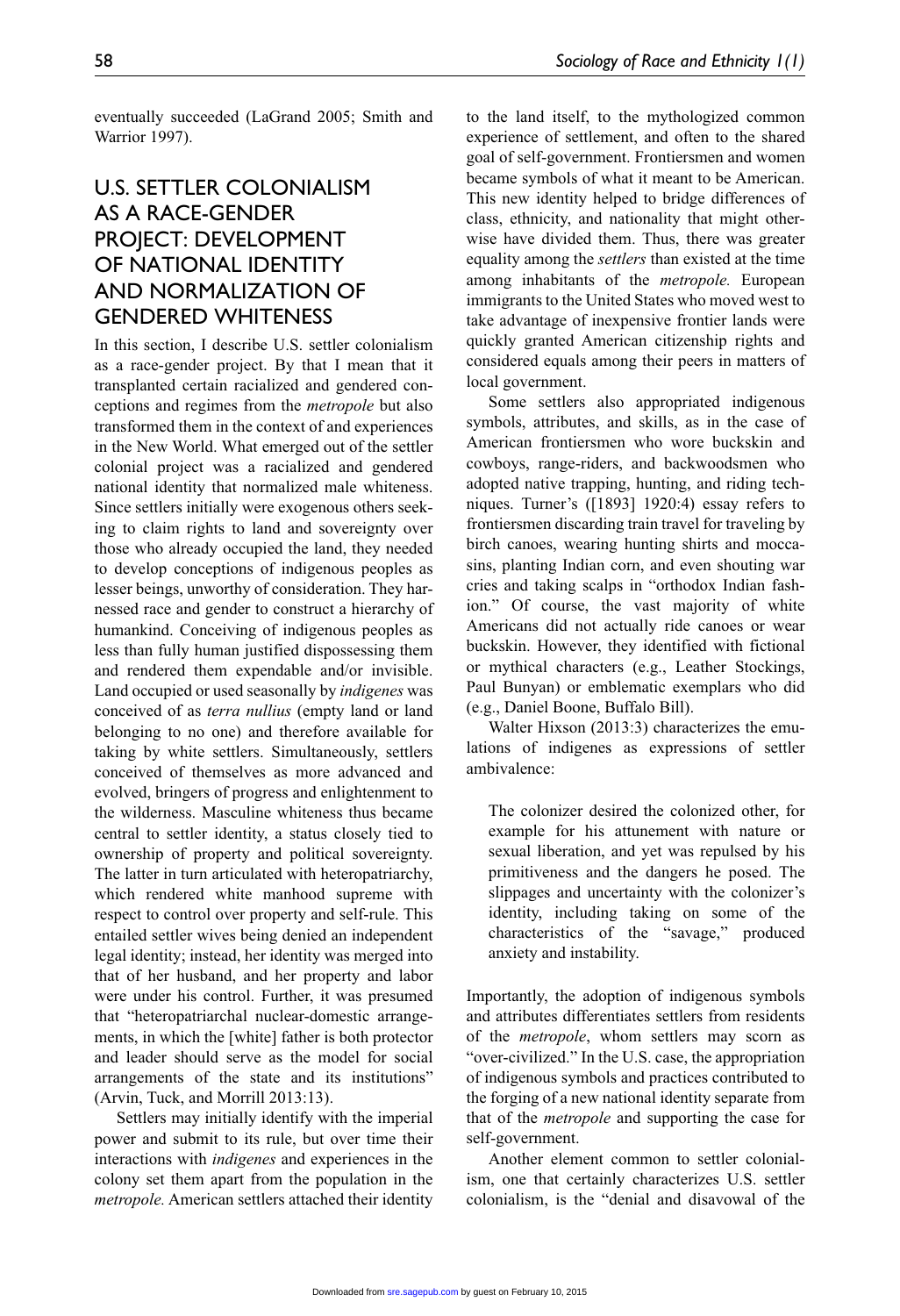history of violent dispossession of the indigenes" (Hixson 2013:12). Lorenzo Veracini (2010:14) opines,

The settler hides behind his labour and hardship (the settler does not dispossess anyone; he "wrestles with the land" to sustain his family) . . . the settler enters a "new, empty land to start a new life;" indigenous people naturally and inevitably "vanish;" it is not settlers that displace them.

In short, "settler colonialism obscures the conditions of its own production." Veracini adds that settler colonialism's need to disavow any foundational violence is such that "even when settler colonial narratives celebrate anti-indigenous violence, they do so by representing a defensive battle ensuring the continued survival of the settler community and never as a founding violence per se" (p. 78).

The encounter with the indigene can be viewed as the founding moment for the formation of U.S. whiteness. The "savage" and eliminable indigene is racialized as "other" in contrast to the "civilized" sovereign settler, who becomes "white." Whiteness also becomes synonymous with the nation. Aileen Moreton-Robinson (2008:85) explains,

The USA as a White nation state cannot exist without land and clearly defined borders, it is the legally defined and asserted territorial sovereignty that provides the context for national identification of Whiteness. In this way . . . Native American dispossession indelibly marks configurations of White national identity.

 Melissa Lovell (2007:3) observes, "Settler colonialism is an example of an institutionalised or normalised (and therefore mostly invisible) ideology of national identity." She also points to the associated invisibility and normalization of whiteness. "White people are able to define Whiteness as normality and to position themselves as full citizens whilst pushing non-White people (including migrants and indigenous people) to the margins or even outside of the boundaries of citizenship."

Native American legal scholar Robert A. Williams, Jr. goes further, attributing the establishment of a U.S. white racial dictatorship to settler resolve to erase Indians from the land:

An overtly racist, hostile, and violent language of Indian savagery can be found in the first official U.S. legal document promulgated by the Founding Fathers, the Declaration of Independence. . . . [This] racist, organizing iconography of the Indian as irreconcilable and inassimilable savage other continued after the Revolution as one of the core organizing beliefs inspiring the Founders' vision of America's growth and potentiality as a new form of expansionary White racial dictatorship in the world. (R. Williams 2005:39)

While acknowledging the centrality of enslaved blacks to the formation of white racial identity, R. Williams argues that the Founders' first Indian policy "was the inaugural step in defining a White racial identity for the United States as a nation" (p. 48).

### The Logic and Practice of Racialized Slavery and **EXPLOITATION**

As stated in the earlier exposition on the defining characteristics of settler colonialism, U.S. settler colonialism has been driven by the impulse to gain sovereignty over land, bodies, and labor by turning them into private property that can be bought, exploited, and sold. In this section, I analyze examples of how this impulse and the institutionalization of property regimes affected not only Native Americans but also other racialized groups in the past and present. Arvin et al. (2013:12) point out that

within settler colonialism, it is exploitation of land that yields supreme value. . . . Extracting value from the land also often requires systems of slavery and other forms of labor exploitation. These simultaneous processes of taking over the land (by killing and erasing the peoples with previous relationships to that land) and importing forced labor (to work the land as chattel slaves to yield high profit margins for the landowners) produced the wealth upon which the U.S. nation's world power is founded.

Initially, American colonists made use of enslaved Native Americans, immigrant white indentured servants and convicts, and enslaved Africans. However, Americans came to favor black chattel slaves, finding them more profitable, especially for plantation labor in the South. What emerged was a triadic system that brought together the industry of the white settler, the land of dispossessed Native Americans, and the forced labor of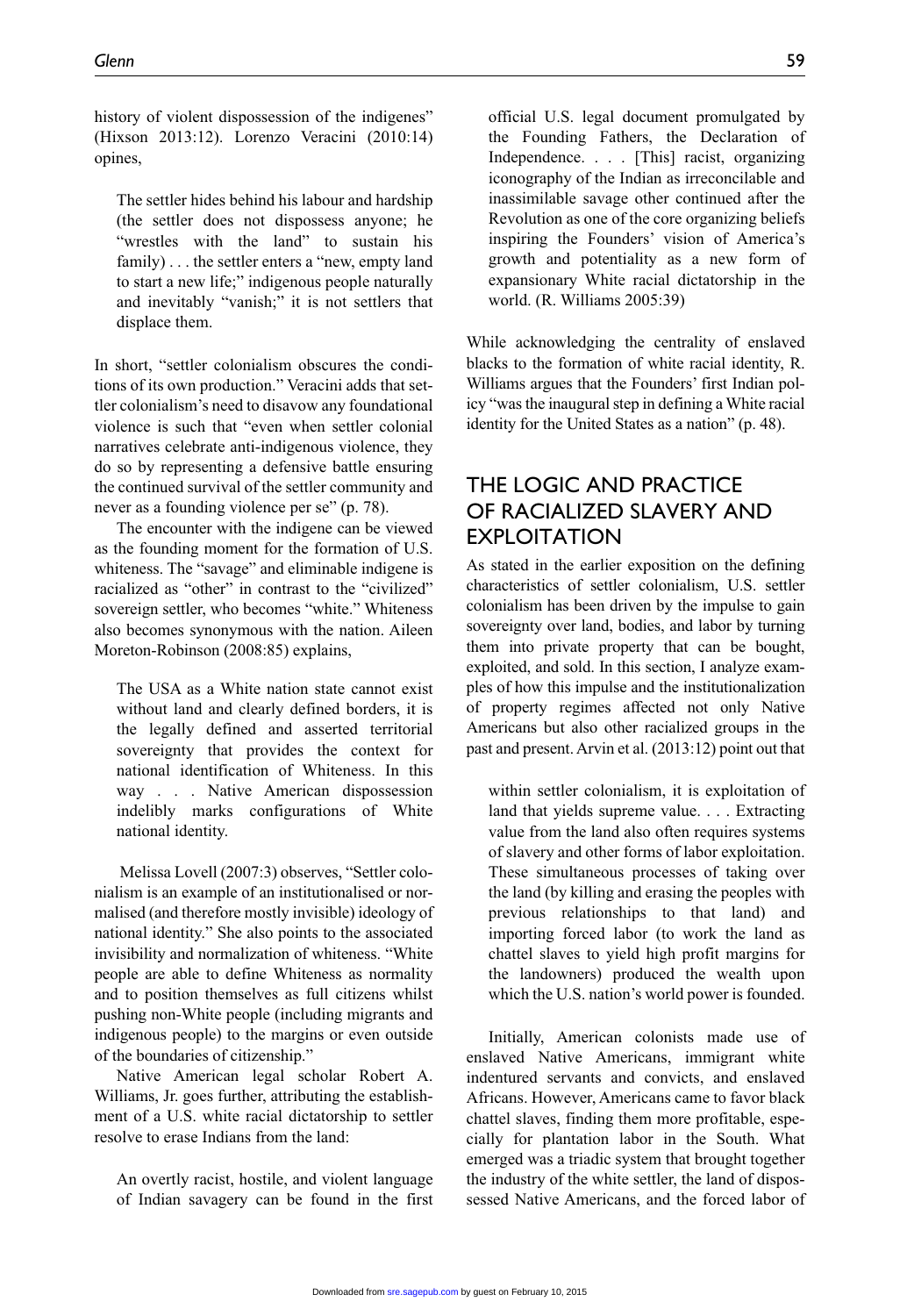enslaved Africans to produce European and white American wealth. Patrick Wolfe (2011:273) notes, "Ubiquitously, colonizers have encoded and orchestrated this complexity by reference to some version, however inchoate, of the doctrine of race. In the sound-bite vocabulary of race, the three points of the Atlantic triangle . . . Africa, America and Europe became chromatized as Black, Red, and White respectively."

The establishment of black chattel slavery has been fundamental to U.S. conceptions of race in black-white terms. The distinction between the eliminability of indigenous peoples (for land) and usefulness of blacks (as property and for productive and reproductive labor) held as long as slavery remained in place. Thus, rules governing racial classification of Native Americans and blacks differed. For Indians, miscegenation diluted indigeneity such that mixed people were disqualified for tribal membership and therefore for coverage by treaty rights and entitlement to land allotments. Reducing the indigenous population entitled to treaty rights and land served the interests of white settlers and capitalists by opening up more land for them to own and exploit. In contrast, for blacks, miscegenation perpetuated blackness and increased the population of enslaveable people. The growth of the black slave population was consonant with the goals of increasing white property. The black-white binary came to be mapped onto other dichotomies that defined American identity: freedom-slavery, humanity-animality, owner of property–being property, and citizen-noncitizen. Given the transformation of Native Americans into ghosts, it is not surprising that everyday conceptions of race came to be organized around a black-white binary rather than a red-white binary.

These contrasting positions of eliminable Native Americans and enslavable and exploitable blacks were rooted in historical circumstances that have changed over time. With the dismantling of chattel slavery and emancipation, blacks in some places and in some situations became positioned more similarly to Native Americans as surplus population, therefore more eliminable. Patrick Wolfe (2006:404) notes that prior to emancipation, "as valuable commodities, slaves had only been destroyed in extremis." Indeed, historian Walter Johnson (2013) has calculated that on the eve of the Civil War, in 1860, the value of slaves exceeded the value of all railroads and factories in the United States. However, once slavery was abolished and Reconstruction ended, the U.S. witnessed the rise of Jim Crow terrorism, lynching, legally mandated segregation, and criminalization-imprisonment targeting blacks. Still, their "dispensability was tempered" as long as blacks "continued to have value as a source of super-cheap labour."

In more recent times, particularly since the 1980s, blacks have lost their value as labor due to deindustrialization, globalized production, and immigration of workers from the global south to provide even cheaper labor. Racial zoning of American cities has hardened, and incarceration rates of blacks, particularly black men, have soared. Michelle Alexander (2012) has aptly dubbed the phenomenon of mass incarceration of blacks as the "New Jim Crow." Even more starkly, Wolfe (2006) has proposed the term "structural genocide" to cover a range of eliminatory practices from mass killing to spatial removal to biological and cultural assimilation, all of which have been employed to deal with Native Americans and to some extent with blacks.

Ruth Gilmore (2007) analyzes the massive growth of the California prison population disproportionately made up of African American men. She relates this growth to the diminishing demand for black labor by tracking the tandem rise in numbers of unemployed and of prisoners between 1973 and 1996.

Her analysis exposes the prison industrial complex as a key instrument of "structural genocide" directed against blacks. This notion is consistent with Gilmore's (2007:28) definition of racism as "the state-sanctioned or legal production and exploitation of group-differentiated vulnerabilities to premature death." Another prominent instrument of "structural genocide" is social and spatial containment in impoverished inner city ghettos. Gilmore (2007:74) points out that the "concentration effect of sociospatial apartheid" includes "increased vulnerability to intentional and accidental violence, leading to premature death from a variety of causes."

### Settler Colonialism and Gendered and Racialized **OTHERS**

I next turn to settler colonial mobilization of race and gender to manage "exogenous others" beyond the indigenes and enslaved blacks. In contrast to virtuous or potentially virtuous exogenous others (typically European immigrants) who may be selected for gradual inclusion, *undesirable exogenous others* (typically racialized immigrants) were considered morally degraded, sometimes irredeemably so. Settler colonialism's response to undesirable exogenous others has often swung (and still does) between the poles of "elimination" and coercive "exploitation."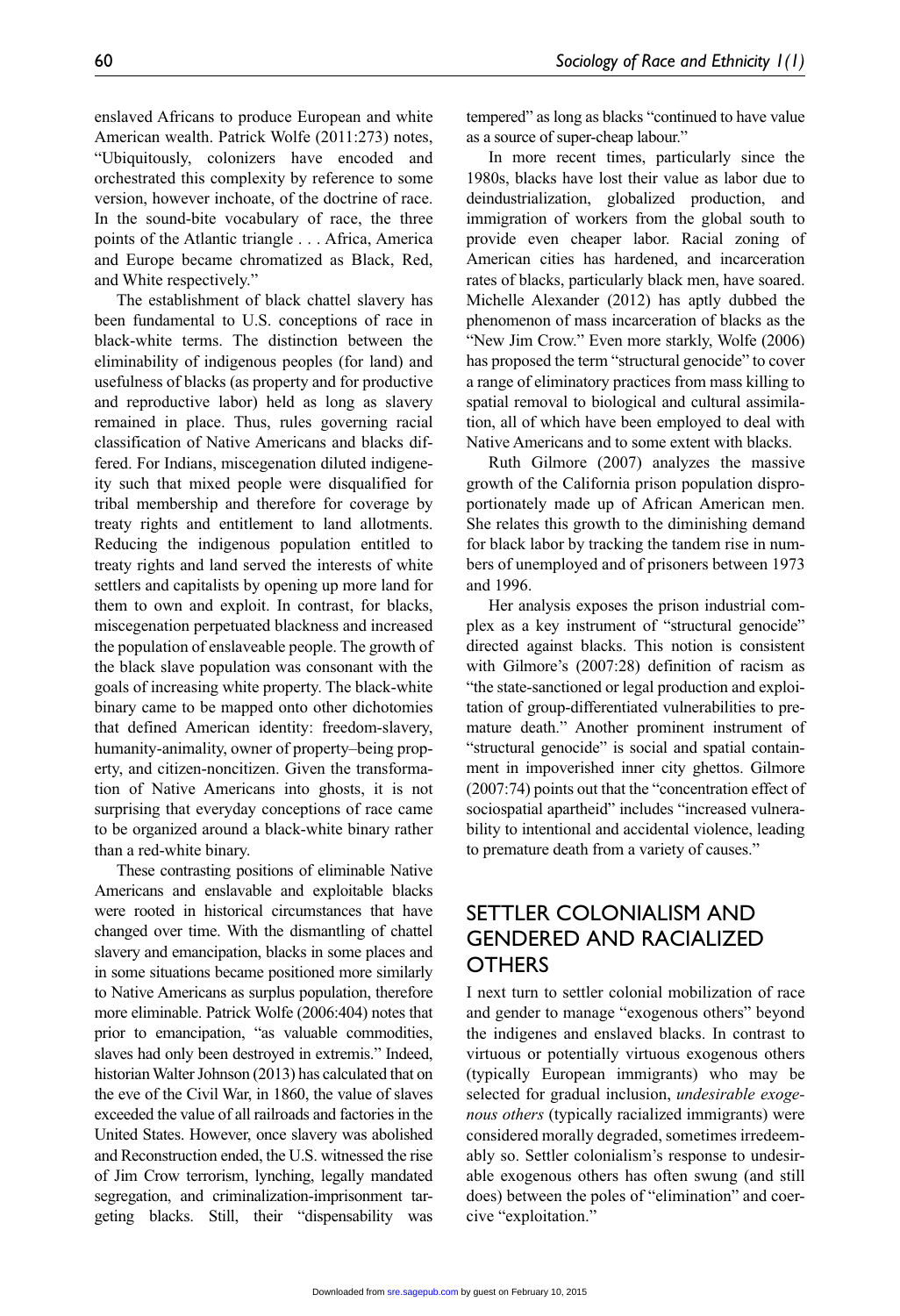In making connections between settler colonial treatment of undesirable exogenous others and the treatment of Native Americans and African Americans, I am not assuming a commensurability between anti-black racism or anti-Indian racism and other racisms. The so-called Afro-pessimist school of thought argues for the singularity of antiblack racism, which is rooted in the unique conditions of chattel slavery (Patterson 1985; Sexton 2010, 2011; Wilderson 2010). In his exegesis of Afro-pessimism, Jared Sexton (2010) contends that despite the fact that some non-black groups have at times labored under conditions similar to blacks, they have not been subject to the rule of slave law. He goes on to argue "the 'social death' in which one is denied kinship entirely by the force of law, is reserved for the 'natal alienation' and 'genealogical isolation' characterizing slavery" (Sexton 2010:41). Thus, the analogizing of people of color suffering to black suffering "bear(s) a common refusal to admit to significant differences of structural position born of discrepant histories between Blacks and their political allies, actual or potential" (Sexton 2010:47–48).

I agree that racisms targeting different groups are not identical and that different racisms cannot be made equivalent by drawing analogies between differing forms of subordination, for example between chattel slavery and labor exploitation. However, I do argue that the structure of U.S. settler colonialism rests on social, economic, and political underpinnings that link racisms. In making the argument, I eschew constructing or adjudicating a hierarchy of suffering but work at uncovering some of the underpinnings.

Among the groups that can be considered under the rubric of "undesirable exogenous others" are Mexicans and Chinese. They are each single nationality groups that are often subsumed under broader designations, Hispanics/Latinos and Asian Americans, respectively. For purposes of this analysis, I hone in on the specific groups—Mexicans and Chinese—rather than the broader heterogeneous groupings because of their long history in the United States and their prominent representation in popular culture and political-legal discourse. Also relevant is that the period of these groups' initial incorporation into the United States coincided with the westward expansion of U.S. settler colonialism and its project of final elimination of indigenes during the second half of the nineteenth century. While the category of exogenous other seems to fit the Chinese, who were viewed and treated as inalterably alien, it may seem incongruent to characterize Mexicans in that way. But, as Mae Ngai (2004:131– 32) points out, "When Anglos confronted Mexicans, they perceived Mexicans as foreigners even though the majority of the Anglos themselves had also migrated to the Southwest at the same time.

I now turn to examine settler colonialism's confrontation with Mexicans and Chinese, focusing on the specific racialization and control strategies aimed at these "undesirable exogenous others."

### Manifest Destiny: Settler Colonial Expansion into the Southwest

In many ways the confrontation between Anglo settlers and Mexicans in the American Southwest was a continuation of U.S. settler colonialism's restless expansion. As in the case of settler colonial takeover of Indian land, Anglo takeover of northern Mexico was a race-gender project. In the settler imagination, a feminized and backward Mexican race was giving way to a freedom-loving, democratic progressive Anglo-Saxon or "American" race. Anglo settlers viewed Mexican men as weak, pusillanimous, and above all, lazy. Simultaneously, they depicted Mexican women as alluring and available, awaiting and welcoming Anglo-Saxon men. The sexual conquest of Mexican women as a metaphor for political conquest was often quite explicit (Almaguer 2008:60–62; de Leon 1983:9– 10; Horsman 1981:233).

Anglo settlers dispossessed Mexican landowners and agriculturalists through a combination of legal and extra-legal means: "taxation, boundary manipulation, theft, and juridical means such as delaying land grant claims" (Velez-Ibanez 1996:62). The closing off and privatizing of communal grazing lands and transformations in the economy constrained the ability of ordinary Mexicans to maintain their pastoral ways of life. Mexican men were increasingly forced into seasonal migratory wage work initially as sheepshearers, vaqueros, and later in railroad construction, mining, and agricultural field labor. Women and children remained in their home villages and engaged in domestic production and subsistence agriculture (Deutsch 1989).

Up until the 1930s, the U.S.-Mexico border remained highly porous. The movement of Mexican nationals into the American Southwest (and back to Mexico) was not policed. Mexican immigrants entered freely and worked alongside Mexican Americans. After World War I, agriculture in California, Texas, and Arizona boomed. The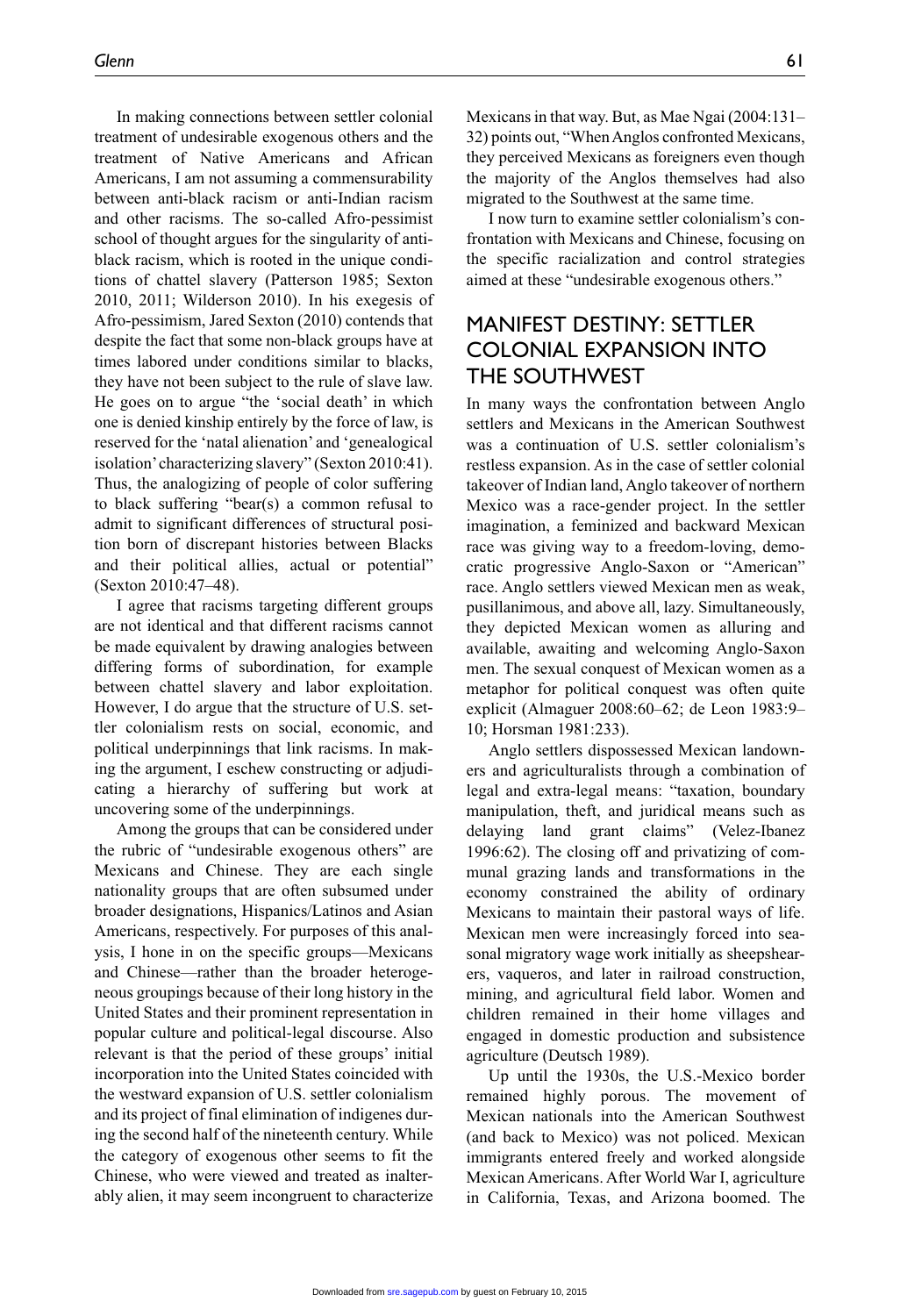mode of farming "shifted from small and medium family-owned and run farms and sharecropping to large commercial farms owned by banks, lawyers, and merchant investors" (Ngai 2004:130). These agribusinesses required a large mobile labor force to move with the seasons for cotton, sugar beets, vegetables, and fruit. They welcomed migrants from Mexico to join the ranks of an exploitable migratory workforce.

Racialization of Mexican Americans was complicated by the fact that under the terms of the 1848 Treaty of Guadalupe Hidalgo, the United States agreed to grant "the enjoyment of all the rights of citizenship of the United States to all of the varied people recognized as citizens by the Mexican government." The settler colonial formula that required whiteness as a condition of citizenship in some sense dictated the reverse logic that if Mexicans were American citizens they must be white. Thus, before the 1930s the U.S. government did not distinguish Mexicans from whites for official purposes, including the U.S. census (Haney Lopez 1996; Reisler 1976).

However, everyday practices of Anglo settlers and local governments were based on different understandings. In some times and places, Anglos differentiated between "Indian" and "Spanish" Mexicans, based on skin tone and class; in other times and places, they considered all Mexicans to be "mestizo" or "colored." The Texas and New Mexico constitutions gave citizenship rights to "free Whites" and "citizens of Mexico," while the California and Arizona constitutions limited suffrage to "Whites" and "White" citizens of Mexico. On an everyday level, Anglo interpretations of Mexicans' race varied, but by the 1910s it was converging toward lumping all Mexicans into the category of "non-White" or "colored" (Almaguer 2008; Weber 1992). Ngai (2004:131) notes that the concentration of Mexican immigrants in migratory agriculture "stoop labor" was central in their racial formation in the United States. They were branded by such epithets as "greasers" or "dirty Mexicans."

After World War II, particularly after the Civil Rights gains of the 1960s and 1970s, some U.S. born Mexican Americans were able to move into white-collar and professional occupations and middle-class neighborhoods. However, the ranks of Mexican Americans were swelled by new immigrants, who were drawn by the demand for labor in agriculture, gardening and maintenance, food services, sweatshops, domestic service, and construction. In 1965, the U.S. Congress passed a new immigration law that eliminated national quotas and replaced them with "need" criteria, including labor demand, family reunification, and political asylum. While opening up immigration from previously barred areas, such as Asia, the 1965 Act severely reduced entry from Mexico and Central and South America. The restrictions did not deter economic migrants seeking to escape poverty, however, so the number of "illegal" immigrants from Mexico increased. Undocumented immigrants readily found employment in low wage jobs, but lack of legal status constrained their employment choices and left them unprotected and vulnerable to wage theft and many other forms of exploitation.

For nearly a century after the U.S. takeover, much of the lower Southwest constituted a broad borderland where peoples and cultures mixed and merged to create distinct new styles of food, music, and arts. Residents continued to cross the international border more or less freely to work, shop, and visit friends and family, sometimes commuting back and forth on a daily basis to jobs on the U.S. side and returning to homes on the Mexican side. Towns and metropolitan areas also spanned national borders. The two largest binational metropolitan areas are the San Diego–Tijuana complex and the El Paso–Ciudad Juarez–Las Cruces complex. The latter, with a population of 2.7 million, is the largest bilingual binational workforce in the Western hemisphere. However, with the imposition of stricter border control at the U.S.-Mexico line after 1965, Mexicanos could no longer move freely within their traditional lands. Those who crossed without papers became undesirable "illegal immigrants."

As undesirable exogenous others, Mexicans have been subjected to control by four main technologies: (a) containment (separation and segregation), (b) erasure (cultural assimilation), (c) terrorism (violence, lynching), and (d) removal (expulsion, deportation). I will give brief examples of how these technologies were deployed to control Mexican Americans.

#### *Containment*

Mexican Americans in the Southwest were kept contained through segregation in almost all aspects of life. In many towns, they lived in designated areas that lacked enclosed sewers and paved streets. They worked in a segregated labor market that restricted them to the most menial jobs. Social spaces were organized to reinforce distance between Anglos and Mexicans. In public sites such as stores, theaters, and restaurants, Mexicans were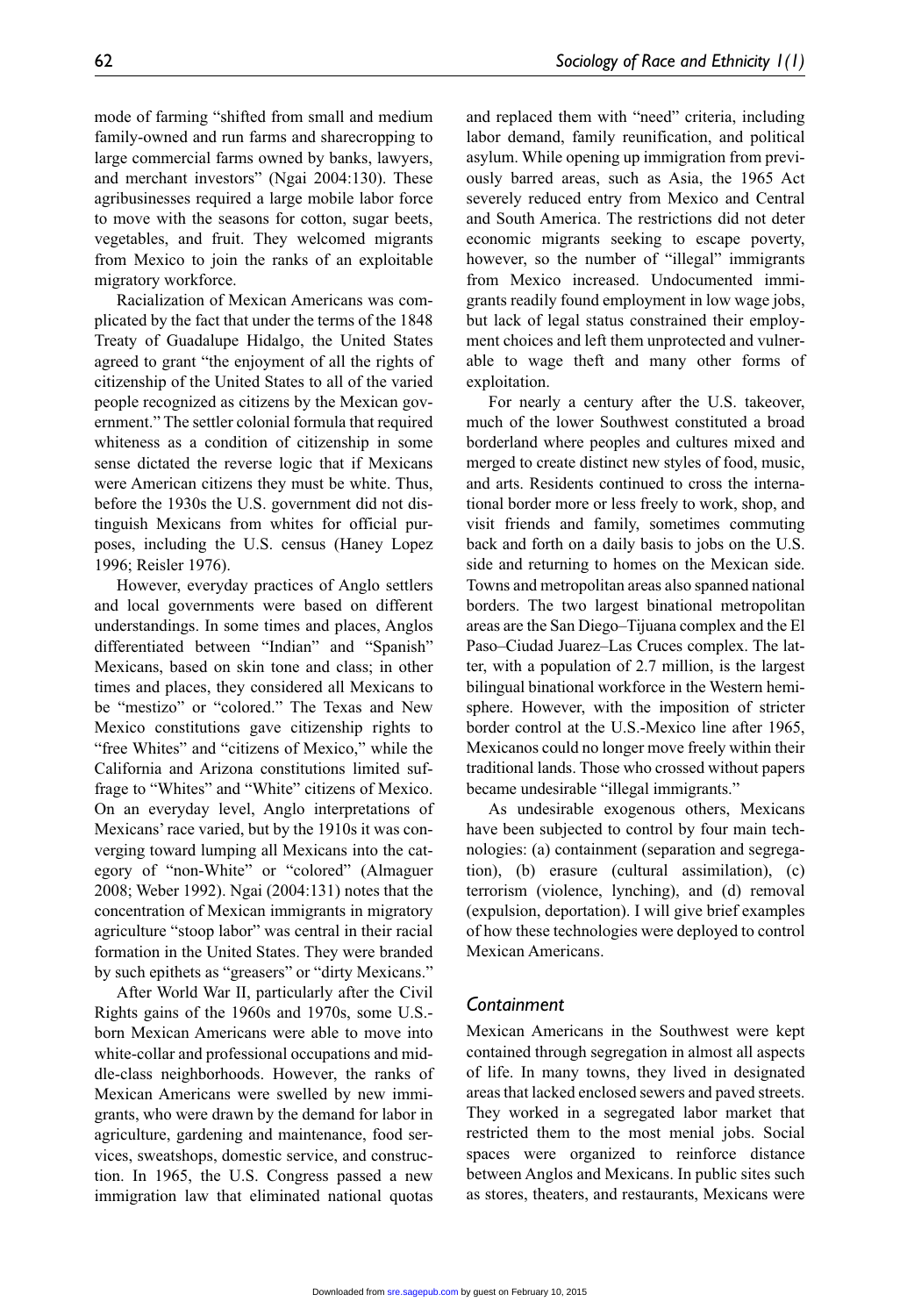allowed to be present only at certain restricted times or in segregated areas. For example, in some Texas towns, Mexicans were allowed only in the balcony sections of theaters, to sit only at counters or to use take-out at Anglo-run restaurants, to use the municipal swimming pool on the day before the pool was cleaned, and to shop on the Anglo side of town only on Saturday mornings (Foley 1999; Haas 1995; Montejano 1987).

School segregation was mostly de facto, an outgrowth of segregated housing patterns. However, many school districts established separate schools for Mexicans, even busing Mexican children to these schools. De jure segregation was technically illegal because the federal government and some state constitutions considered Mexicans to be "white." Mexican parents mounted legal challenges to separate schools for Mexicans. When Santa Paula, California, school officials were forced to admit Mexican students to two predominantly white schools in the mid 1920s, they had special showers constructed in which Mexican students were required to bathe each day. Using the hygiene argument protected school boards in California districts from charges of illegal segregation because the state school board allowed administrators to bar children from attending school or to segregate them if they were "filthy" or "unhealthy" (Hernandez 1983; Menchaca 1995).

#### *Erasure*

Regarding cultural erasure through assimilation, Carlos Velez-Ibanez (1996:66) describes education of Mexican children in Arizona as conveying the message "that their considerable poverty stemmed from their backward Mexican culture and language." Their education in Anglo-taught schools focused on

eliminating obviously 'foreign' accents in Spanish, prohibiting the language from being spoken, and advising that Anglo Saxon models of work, morality, and government were to be imitated. . . . The school curriculum was designed to erase language, culture, social relations, food preferences and a sense of cultural lineage.

Curricula were aimed not at preparing Mexican children for assimilation into the middle classes but at training them for a limited future as reliable and diligent workers. Curricula for Mexican children emphasized learning basic English and arithmetic skills, inculcation in the ideals and values of

American society, development of good habits such as cleanliness and punctuality, and acquiring gender-appropriate vocational or domestic skills. Mexican girls studied sewing and mending, while Mexican boys were trained in carpentry, repairing shoes, basketry, haircutting, and blacksmithing (Haas 1995; P. Taylor 1930).

#### *Terrorism*

Perhaps the least known aspect of Mexican American history is the extent of racial terrorism and mob violence against Mexicans. Combing data from newspaper stories, photographs, letters, journals, and diplomatic records, historians William Carrigan and Clive Webb (2013) were able to compile data on 547 Mexican victims murdered by Anglo mobs between 1848 and 1928. Reasoning that only a small percentage of instances could be documented in surviving sources, they argued,

From the California Gold Rush to the last recorded instance of a Mexican lynched in public in 1928, vigilantes hanged, burned and shot thousands of persons of Mexican descent in the United States. The scale of mob violence against Mexicans is staggering, far exceeding the violence exacted on any other immigrant group and comparable, at least on a per capita basis to the mob violence suffered by African Americans. (Carrigan and Webb 2013:1)

#### *Removal*

During times when there was a demand for labor, Mexicans were desirable as a source of superexploitative labor doing the dirty work that Anglos considered beneath them. However, when work was scarce, they were considered expendable, a threat to community stability, and a drain on the economy. During the Great Depression, agriculture in the Southwest was especially hard hit, and hundreds of thousands of farmworkers were thrown out of work. In an effort to reduce welfare burdens, local officials organized mass "repatriation" drives. Welfare officials would grant temporary relief to impoverished Mexicans on the condition that they repatriate to Mexico at public expense. An estimated 350,000 to 600,000 Mexicans, many of them born in the United States and therefore American citizens, were put on trains and sent en masse to Mexico in the 1930s (Guttierez 1996; Reisler 1976). A second large-scale expulsion took place during 1954 under "Operation Wetback," a U.S. Immigration and Naturalization Service sponsored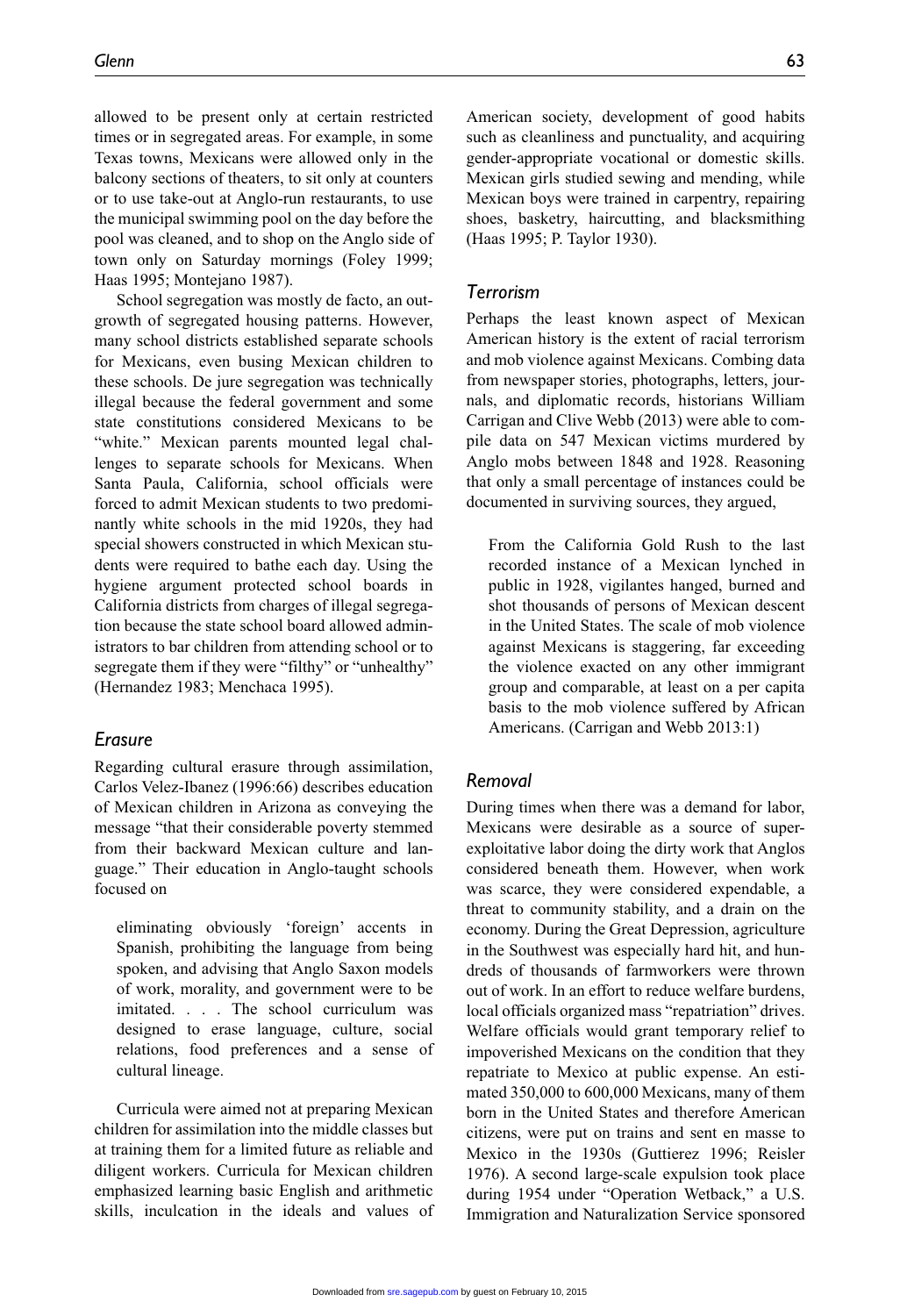campaign to apprehend and deport undocumented agricultural workers. INS officials boasted that Operation Wetback had succeeded in apprehending and deporting some 1,300,000 "illegals" (Velez-Ibanez 1996:289).

A third era of mass deportation was ushered in by a series of new immigration and deportation laws enacted between 1996 and 2003 that elevated militarization of the U.S.-Mexico border and intensified surveillance in the interior of the United States. Different new laws increased deportations by expanding the categories of non-citizens eligible for deportation, restricting the ability of migrants to appeal deportation, eliminating judicial reviews of deportation orders, and creating a new agency, the Bureau of Immigration and Customs Enforcement (ICE) charged with "apprehending, detaining and deporting 'criminal and fugitive' non-citizens long after their arrival" (Hagan, Rodriguez, and Castro 2011:1375–76). In 2013, 369,000 undocumented immigrants were deported ("America's Deportation Machine" 2014). In 2009, 72 percent of deportees were from Mexico, of which only 33 percent were for criminal violations. As in the case of the Depression era deportations, most of those deported in this recent wave have strong ties to the United States such as long residence, a home, and/or family members. The Department of Homeland Security (DHS) estimated that close to three-fifths of undocumented immigrants have lived in the United States for more than a decade (Ewing 2014).

# Perpetual Aliens in Our **MIDST**

Around the same time that Mexicans in the Southwest were incorporated into the United States under the Treaty of Guadalupe Hidalgo, gold was discovered near Sutter's Mill in northern California in 1848. Thousands of mostly young males rushed in from the East and Midwest and from Latin America and Europe to prospect for gold or to supply goods and services to the miners. Among the motley and polyglot gold rushers, the largest group of foreign workers was Chinese, comprising up to a quarter of miners in some counties (Kanizawa 2005). These comprised the first cohort of immigrants who left Guangdong Province to work in California and other parts of the West. Thereafter, during a period of open immigration from 1850 to 1882, over 300,000 mostly young men were recruited to work on railroads and in agriculture, mining, and manufacturing. They initially came over under contracts with labor brokers that bound them for a fixed term, usually seven years (Ling 1912). When federal legislation was passed in 1862 outlawing contract labor, labor brokers switched to a credit ticket system that bound workers until they could pay off their debts.

Some men of the merchant class brought wives or concubines, but the vast majority of Chinese immigrants were laborers who came alone. Over half left wives behind in China. As "sojourners," they worked to send remittances to relatives and to accumulate enough capital to acquire land in China. Many apparently succeeded in returning because according to the U.S. Census, the Chinese population never reached more than 107,000 during the nineteenth century. The Chinese population remained overwhelmingly gender-skewed, with the ratio of men to women ranging from 18.58:1 in 1860 to 26.79:1 in 1890 (Glenn 1983).

Chinese labor filled demands in parts of the economy that in the American South would have been delegated to enslaved blacks. However, some white settlers (as well as federal policy) opposed the introduction of slavery into California and other western territories and states, and after Emancipation, white Californians opposed the entry of free blacks. Instead, they turned to imported labor from Asia. Chinese immigrants were tracked into work gangs laying railway tracks, clearing fields, and digging ditches for irrigation; they were also recruited into agricultural field labor, mining, and manufacturing. Finally, they filled the need for reproductive labor for the largely male Western population, as cooks, laundrymen, and domestic servants.

Chinese laborers were sometimes "negroized" in popular culture due to their relegation to dangerous and backbreaking work usually assigned to blacks and their roles vis-à-vis white workers (Aarim-Heriot 2003). However, they were more often depicted through orientalist tropes. Advertisements, editorial cartoons, and popular fiction portrayed "Chinamen" doing "women's work" as laundrymen, houseboys, and cooks. Much excellent scholarship has documented, dissected, and analyzed more than a century of Sinophobia, including not only racist depictions of the Chinese in popular culture but also anti-Chinese pronouncements by representatives of white labor, white politicians, and white officials, as well as outbreaks of moral panics and health campaigns focused on Chinatowns (e.g., McClain 1994; Saxton 1975; Shah 2001).

As undesirable exogenous others, Chinese were controlled via some of the same technologies as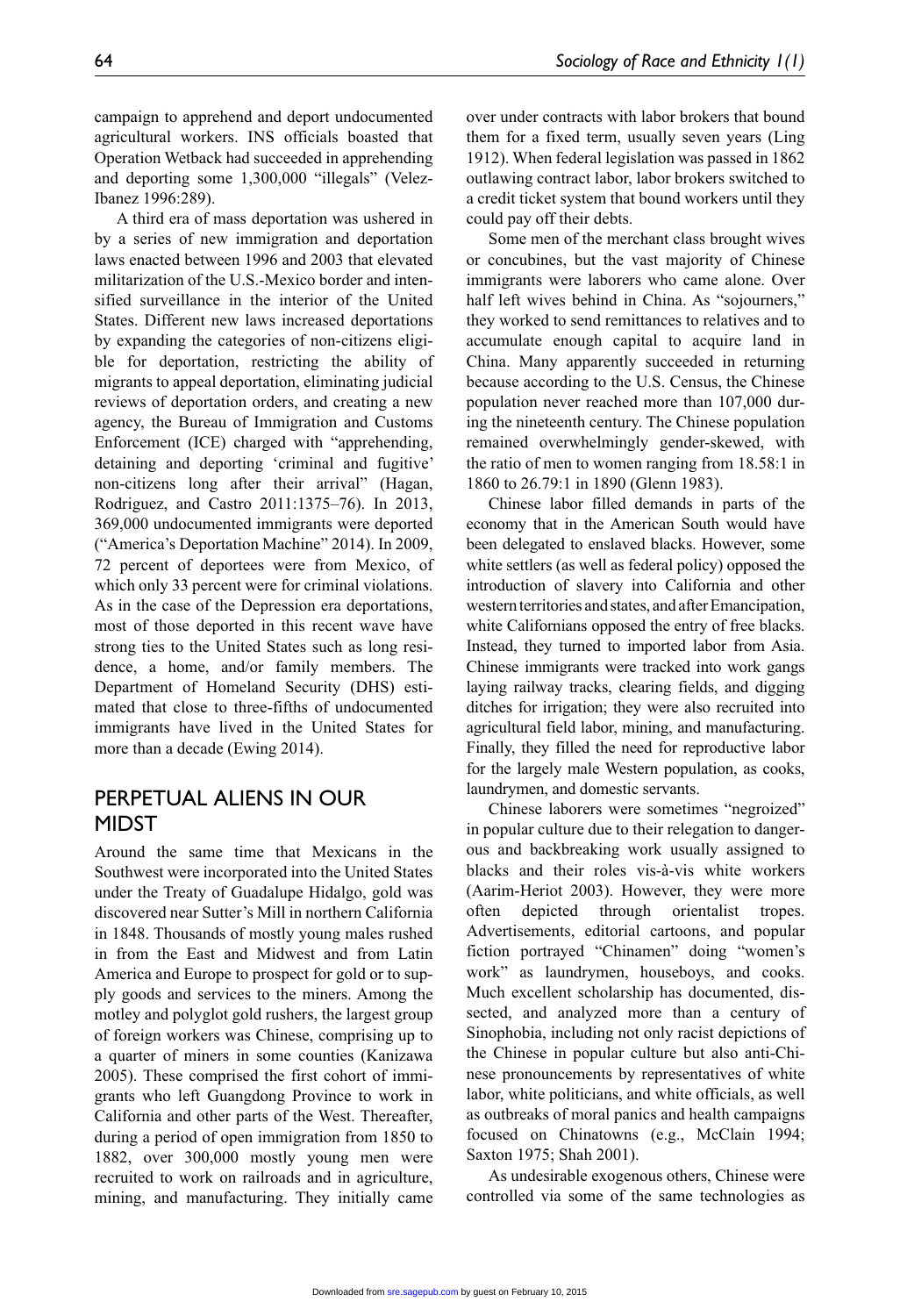Mexicans, specifically: (a) containment (separation/segregation), (b) terrorism (mob violence), and (c) removal (expulsion). For the most part, there was little focus on assimilation aside from Christian missionary efforts to convert Chinese and to rescue Chinese women from prostitution. White settler society viewed the Chinese as inassimilable, and it strongly opposed miscegenation, especially between white women and Chinese men. However, settler colonialism adopted two other powerful technologies to manage the Chinese: (d) restriction/disablement and (e) exclusion.

#### *Containment*

I will not elaborate on segregation because of the well-known phenomenon of the concentration of Chinese in Chinatowns that were viewed as simultaneously unclean and vice-ridden and as exotic tourist attractions. There were also segregated schools for Chinese children in San Francisco and for "Oriental" students in the Sacramento Delta region through the 1930s.

#### *Terrorism and Removal*

I combine terrorism and removal because much of the white mob violence against the Chinese was aimed not so much at killing or lynching individuals but at destroying Chinese settlements and expelling all Chinese from a neighborhood, town, or city. Starting in 1850, with the driving out of Chinese miners from the gold fields and the seizing of their assets, white American settlers carried out more than 200 "roundups" and expulsions of Chinese over the next half-century. Jean Pfaelzer (2007:xix) asserts, "Surely the term expulsion doesn't fully represent the rage and violence of those purges. What occurred along the Pacific coast, from the gold rush through the turn of the century, was ethnic cleansing."

The ethnic cleansing drives peaked in the 1880s, with Chinatowns in Los Angeles, San Jose, Seattle, and Tacoma being destroyed by white mobs. Pfaelzer (2007) was able to find documentation for cases of mobs or vigilantes driving out Chinese residents from nearly 200 towns in the Pacific states. "Following expulsions, mobs or vigilantes seized Chinese fishing boats, nets, vegetable gardens, laundries, stores, and homes then they burned down rural Chinatowns" (Pfaelzer 2007:253–54). David Courtwright (1996:158) wrote: "As with Indians to whom Whites often compared the Chinese, the way such killings were carried out revealed a deep, almost feral hatred. Chinese men were scalped, mutilated, burned, branded, decapitated, dismembered, and hanged from gutter spouts."

#### *Restriction/Disablement*

Perhaps the most characteristic technology employed to manage the Chinese was the use of legal restrictions designed to disable Chinese immigrants from making a living, putting down roots, procreating, and acquiring property, in short to become longterm and self-regenerating residents and citizens. The city of San Francisco, with the largest population of Chinese residents, passed several ordinances to hobble Chinese laundries. The State of California passed laws that imposed special taxes on Chinese miners and fishermen and that barred Chinese from testifying in criminal or civil cases and from employment on county irrigation projects (McClain 1994; Sandemeyer 1991).

Most disabling were laws banning Chinese immigrants from owning land. As early as 1879, Oregon's first constitution included a section granting "White foreigners" the same rights in land as native citizens but added, "No Chinaman, not a resident of the state at the adoption of [this] constitution, shall ever hold any real estate or mining claim" (Lazarus 1987:217). Such forthright racial language was made unnecessary by the passage of the federal Naturalization Act of 1870. This law limited the right to become American citizens to "White persons and persons of African descent," thus barring Asians from becoming naturalized citizens and creating a new category for them of "aliens ineligible for citizenship." Thereafter, states and municipalities could pass restrictive legislation targeting Chinese (and later other Asians) without specific reference to race. Thus, California's rewritten constitution of 1879 extended land rights to foreigners of the "White race or of African descent who were eligible to become United States citizens" (Lazarus 1987:216). Washington's state constitution of 1889 prohibited "ownership of lands by aliens, other than those who in good faith have declared their intentions to become citizens of the United States" (Lazarus 1987:232). If property/ land ownership was the defining entitlement of the white settler, then the Chinese immigrant was the quintessential alien "other."

While settler culture valorized the heteropatriarchal family as the moral foundation of its society, white settlers restricted Chinese immigrants' ability to form such families. The passage of the Page Act in 1875 prevented Chinese immigrant men who might otherwise have sent for wives from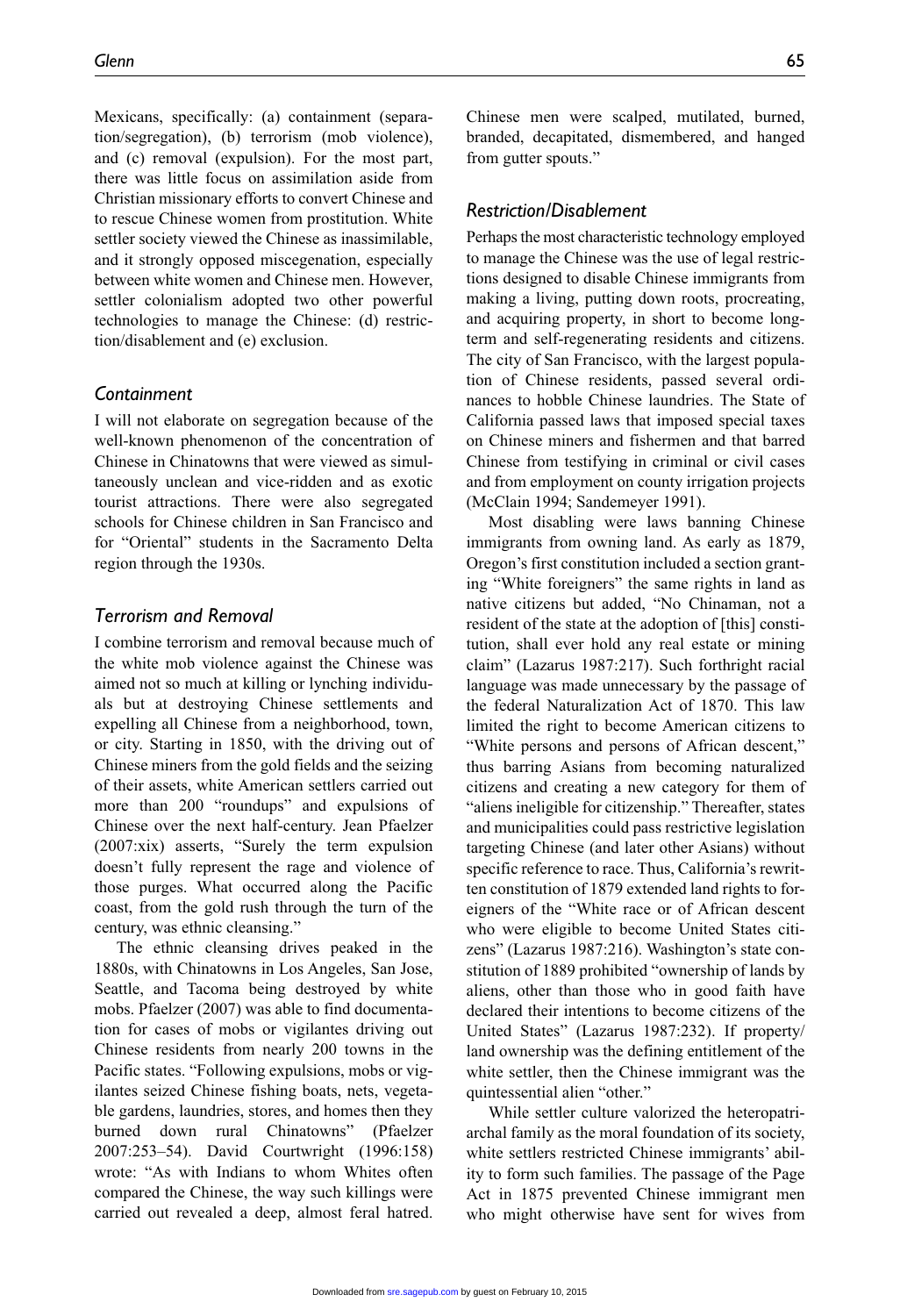doing so. Supposedly designed to prevent entry of Chinese, Japanese, and "Mongolian" prostitutes, contract laborers, and felons, the Page Act was mostly used to bar Chinese women under the fiction that they were all prostitutes (Abrams 2005:701). Alternatively, many Chinese sojourners might have formed relationships with local women, as Chinese male immigrants did in the Philippines and Peru (Hunt and Walker 1974; Wong 1978). This avenue was closed by the passage of state anti-miscegenation laws that banned marriage between Chinese and whites (Pascoe 2009). Together, the Page Act and state anti-miscegenation statutes served to worsen the gender imbalance of the Chinese community and reduce its ability to maintain itself or grow through procreation.

#### *Exclusion*

The single most powerful technology employed to manage the Chinese was legal exclusion. The earliest legislation to restrict Chinese immigration was the Page Act, which, as mentioned previously, curtailed the entry of Chinese women but did little to cut the flow of male Chinese laborers. This goal was finally accomplished with the passage of the 1882 Chinese Exclusion Act, which barred Chinese laborers from immigrating for a period of 10 years and prohibited Chinese already in the United States from becoming citizens. The Chinese Exclusion Act ended a long era of open immigration and for the first time regulated entry based on national origin. It foreshadowed later legislation that applied exclusion to other Asian groups and limited entry based on national origin. The Immigration Act of 1924 prohibited immigration from an area defined as the Asian Pacific Triangle and set limits on immigration from southern and Eastern Europe (Ngai 2004).

Some Chinese men aspiring to immigrate managed to find a few loopholes in the law. For example, some were able to enter as "paper sons," the supposed offspring of American-born Chinese (Hsu 2000). Without these subterfuges, the Chinese population in the United States might have disappeared altogether. As it was, by 1930, the Chinese population in the United States had shrunk to 74,954, three-quarters of whom were male. With the paucity of females, the growth of an Americanborn generation entitled to citizenship was very slow. Thus, Chinese exclusion "made [Chinese] into permanent foreigners and guaranteed they would be but a small marginalized population in America for nearly 100 years" (Ngai 2004:18).

This situation began to change during World War II. In 1943, in response to China's position as a wartime ally, the U.S. government repealed the Chinese Exclusion Act and created a token quota of 105 entrants per year. It also agreed to make permanent residents eligible for citizenship. Opening the gates wider were the Brides Act of 1946 that allowed entry of wives and children of citizens and permanent residents and the Immigration Act of 1953 that gave preference to relatives of citizens. For the first time in 60 years, sizable legal immigration flowed from China, and for the first time ever, the majority of newcomers were women. Finally, the passage of the previously mentioned 1965 immigration law that replaced national quotas with need criteria strongly favored Chinese immigrants, who disproportionately qualified under the family reunification and labor needs criteria.

These new immigrants entered at a time when racial exclusion in housing and employment was waning due to the implementation of anti-discrimination laws passed in the wake of the Civil Rights Movement of the 1960s. These reforms enabled college-educated Chinese Americans and scholar professional immigrants to enter occupations and industries previously barred to them and to live in integrated neighborhoods and suburbs. However, the majority of Chinese immigrants were not middle class. Over half of the Chinese entering each year had been employed as service workers, operatives, craftsmen, or laborers prior to entry from Hong Kong or China. Moreover, a significant proportion of professional, managerial, and white-collar entrants experienced downward mobility into blue-collar and service jobs due to language and licensing difficulties. Approximately two-thirds of immigrant Chinese in the United States are not fluent in English.

Over the next five decades, the Chinese community in the United States grew dramatically, ballooning from 236,084 in 1960 to an unprecedented 4,010,114 by 2010. Many Chinese Americans have fared well in terms of education, family income, and occupational achievement; however, others have not. Chinese still confront discrimination or even Sinophobia in their dealings with white Americans. A consistent issue is that Chinese Americans are often seen and treated as foreigners—from somewhere else—by other Americans. A Pew Research survey conducted in 2012 found that 72 percent of Chinese American respondents felt that discrimination against their group was a problem (Pew 2013). Within white settler society, the relative success of some Chinese and other Asian Americans have been assigned various roles: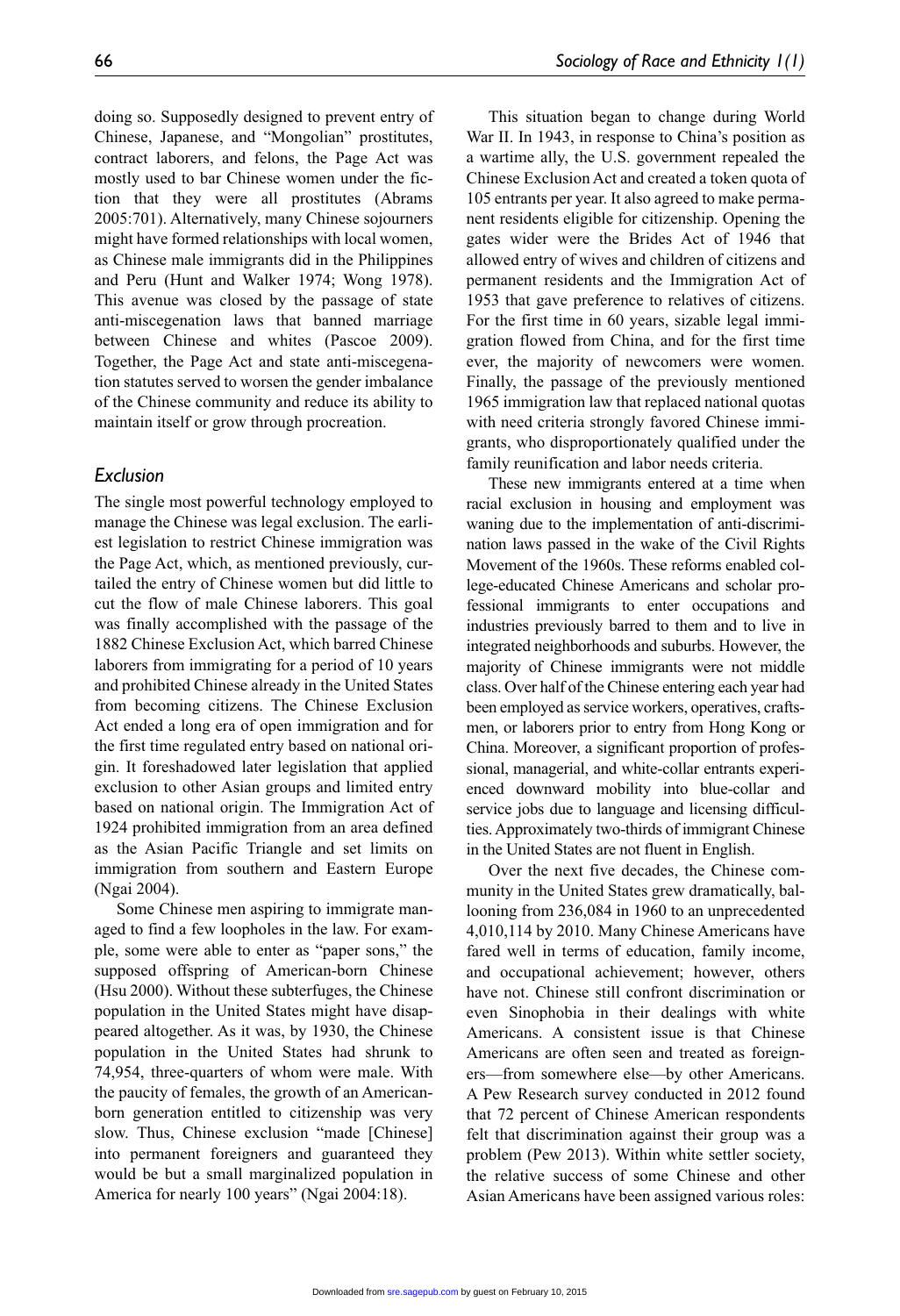as a middleman minority that can act as a buffer between whites and blacks, as a model minority to help hide the history of genocide/slavery, or as an exotic other to display the nation's tolerant multiculturalism.

### Summary and **CONCLUSIONS**

The most widely used sociological frameworks for theorizing race relations in the United States have focused on generating analyses that encompass not just anti-black racism but also anti-Latino and anti-Asian American racisms. What these frameworks share is an appreciation that racial hierarchy and inequality are not simply the products of individual beliefs and attitudes but are built into American social structure and that whites have historically benefited from racial inequality. I have found each of the major frameworks, internal colonialism, racial formation, and racialized social systems, useful in my own work in comparative race and gender studies. However, what these theories do not explicitly consider is whether and in what ways U.S. national and regional racial systems may be unique and/or idiosyncratic because they have grown out of distinct material, social, and cultural circumstances, in this case, U.S. settler colonialism.

I have offered the concept of "settler colonialism as structure," as a framework that encourages and facilitates comparativity within and across regions and time. I believe that a settler colonial structural analysis reveals the underlying systems of beliefs, practices, and institutional systems that undergird and link the racialization and management of Native Americans, blacks, Mexicans and other Latinos, and Chinese and other Asian Americans that I have described herein.

What are these underlying systems/structures? First, the defining characteristic of settler colonialism is its intention to acquire and occupy land on which to settle permanently, instead of merely to exploit resources. In order to realize this goal, the indigenous people who occupy the land have to be eliminated. Thus, one logic of settler colonial policy has been the ultimate erasure of Native Americans. This goal was pursued through various forms of genocide, ranging from military violence to biological and cultural assimilation. British settler colonialism in what became the United States was particularly effective because it promoted family settlement right from the beginning. Thus, the growth of the settler population and its westward movement was continuous and relentless.

Settler ideology justified elimination via the belief that the savage, heathen, uncivilized indigenes were not making productive use of the land or its resources. Thus, they inevitably had to give way to enlightened and civilized Europeans. The difference between indigenes and settlers was simultaneously racialized and gendered. While racializing Native ways of life and Native Americans as "other," settlers developed their selfidentities as "white," equating civilization and democracy with whiteness. Indian masculinity was viewed as primitive and violent, while Indian women were viewed as lacking feminine modesty and restraint. With independence from the *metropole*, the founders imagined the new nation as a white republic governed by and for white men.

Second, in order to realize a profitable return from the land, settlers sought to intensively cultivate it for agriculture, extract resources, and build the infrastructure for both cultivation and extraction. For this purpose, especially on large-scale holdings that were available in the New World, extensive labor power was needed. As we have seen, settlers in all regions enslaved Native Americans, and the transnational trade in Native slaves helped to finance the building of Southern plantations. However, in the long run, settlers could not amass a large enough Indigenous slave workforce both because indigenes died in large numbers from European diseases and because they could sometimes escape and then survive in the wilderness. Settlers thus turned to African slave labor. Slave labor power could generate profit for the owner in a variety of ways: by performing field labor, processing raw materials, and producing goods for use or sale and by being leased out to others to earn money for the owner.

What linked land taking from indigenes and black chattel slavery was a private property regime that converted people, ideas, and things into property that could be bought, owned, and sold. The purchase, ownership, and sale of property, whether inanimate or human, were regularized by property law or in the case of chattel slaves, by slave law. Generally, ownership entails the right to do whatever one wants with one's property—to sell, lend, or rent it and to seize the profits extracted from its use.

The elimination of Native Americans and the enslavement of blacks form two nodes that have anchored U.S. racial formation. Redness has been made to disappear, such that contemporary Native Americans have become largely invisible in white consciousness. In contrast, blackness has been made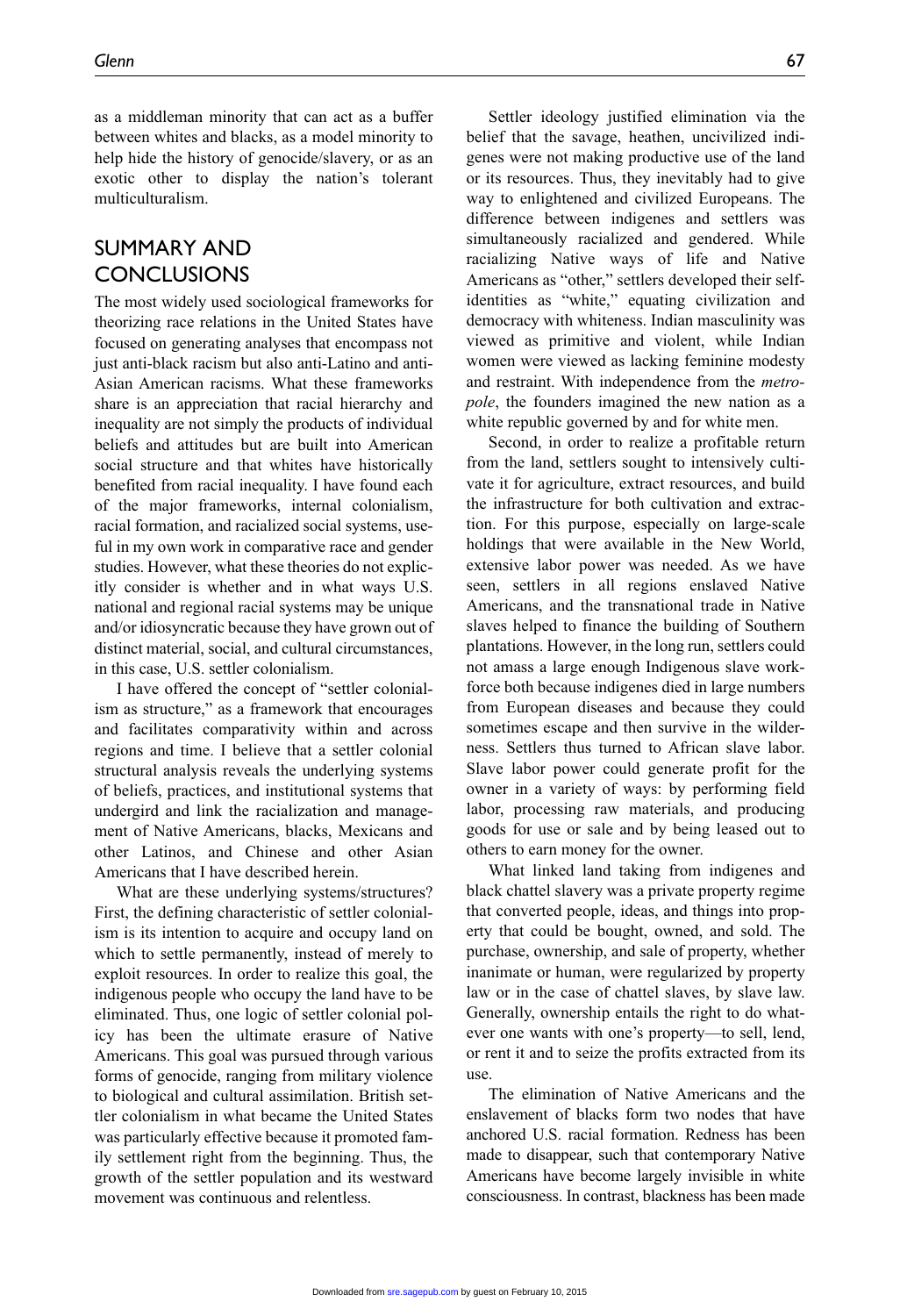imagined threat to whites and the settler colonial social order. As pointed out earlier, Indianness is thought to be diluted and then to disappear through miscegenation, while blackness is thought to be continually reproduced even through generations of miscegenation. In this respect as well as others, the racialization of blacks—the irredeemability and dehumanization of blacks—has been incommensurable with the racialization of other groups.

Nonetheless, the racialization of certain (in Lorenzo Veracini's term) exogenous others has been a prominent feature of settler colonial societies. In the United States, some groups have been recruited and/or tracked into hard labor and super-exploited because they can be induced to work by need and kept in place by restricted mobility. For a nation that purports to stand for freedom, opportunity, and equality, the United States has had a long history of imposing coercive labor regimes, social segregation, and restricted mobility on many of its residents. Racializing certain groups as insufficiently human serves to justify subjecting them to oppression, subordination, and super-exploitation. Thus, conditions of compelled labor short of chattel slavery—contract labor, sharecropping, payment in scrip, wages paid only after completion of a long period of work—were legally allowed and commonly imposed on racialized others even after the abolition of slavery. These practices were designed to immobilize and disable workers' ability to survive by other means and thereby tie down theoretically free workers. These forms of coercion might be labeled de facto slavery because they do not involve ownership of the person and the enforcement of slave law.

The experiences of national and local policies toward Mexicans and Chinese were examined herein to help illuminate the linked processes of racialization and super-exploitation in U.S. settler colonialism. Racialization has been integral to resolving the contradiction between settler ideologies of freedom, equality, and progress and the unfreedom, inequality, and denial of mobility and citizenship rights to Mexican Americans in the Southwest and Chinese Americans in the Far West. The various technologies of control and management (segregation, cultural erasure, terrorism, expulsion, and legal exclusion) served the interests of capitalism by enabling landowners, plantation owners, and railroad companies to super-exploit these exogenous others. At the same time, racialization of "others" enabled white workers to reap a psychic reward, the so-called "wages of whiteness" to succor the wounds inflicted by class inferiority.

The case studies of Mexican Americans and Chinese Americans further illustrate the importance of paying attention to both the specificities and differences and the connections and commonalities among and between the experiences of various racialized others. Some of the major technologies for control and management of racialized groups were similar, most prominently the use of terrorism. It could be argued that the continuous history of genocide against Native Americans helped to normalize the use of extreme violence against non-white "others." Extreme violence was rationalized as necessary to ensure settler security. As described, not only blacks, but also Mexicans and Chinese were subjected to extreme and disproportionate violence that might well be characterized as ethnic cleansing. And, as in the case of the denial of the founding violence against Native Americans, white settler culture either denied or forgot its violence toward Mexicans and Chinese by magnifying the threat they posed not only to individual whites but also to the nation.

The technology of erasure through cultural assimilation practiced on Native Americans was also employed on Mexican Americans. In both cases, schooling was intended to prepare girls and boys for gender-appropriate domestic and vocational skills. The speaking of children's natal languages was punished, and mainstream (white/ Anglo) ways of living were valorized. Education was also intended to teach racialized children "their place" in American society, that is, to accept and be satisfied with a limited future. The technologies unique to Mexicans and Chinese were those of mass deportation and legal exclusion. Native Americans could be and were removed to remote reservations in the United States and in a few instances driven across the Southern border into Mexico, but they were not legally deported. Removal of freed blacks and resettling them in Africa was tried after the Civil War, but the number of those removed was only a small proportion of the population. Whites in the South were able to re-impose a white supremacist order that could control and super-exploit black labor. However, once the transcontinental railroad was completed, Chinese labor was not strictly necessary in the West, and moreover, as immigrants, the Chinese could more easily be subjected to expulsion and exclusion. In fact, the Chinese were the first immigrant group subject to exclusion, first through the Page Act of 1875 and the Chinese Exclusion Act of 1882 and then through the Immigration Act of 1924 that extended exclusion to cover other Asian peoples.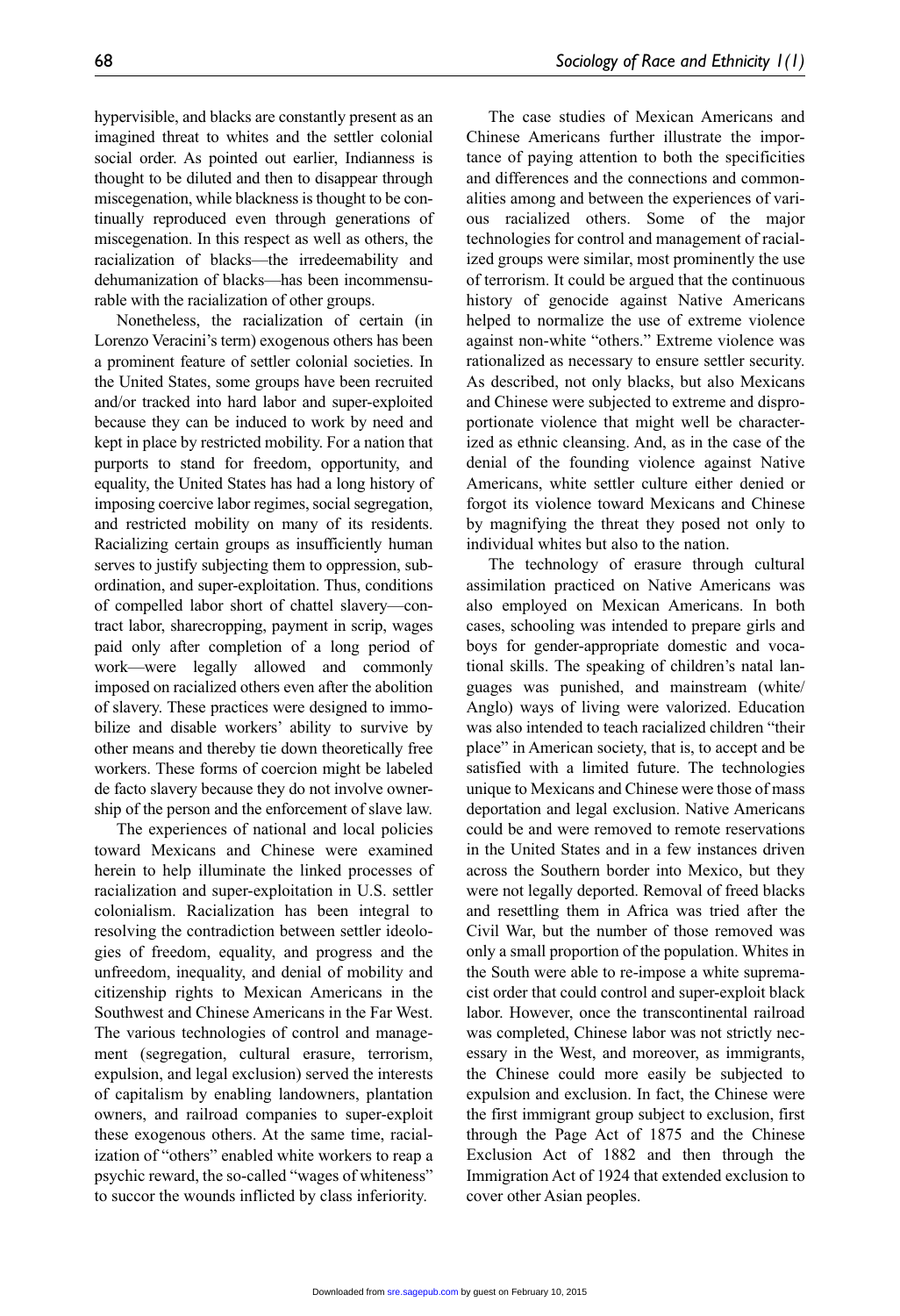As described earlier, for nearly a century after the U.S. takeover of the Southwest, Mexican nationals and Mexican Americans were able to cross back and forth across the southern border more or less freely. However, this situation began to change during the 1920s with the establishment of the U.S. Border Patrol. Because of high unemployment during the Great Depression, Mexican Americans became the first group subject to mass deportation. A second large-scale deportation occurred during another period of unemployment in the 1950s under Operation Wetback. The first decades of the twenty-first century saw the creation and establishment of a vast federal machinery for "safeguarding" our borders, ostensibly to battle terrorism. This machinery has been wielded primarily against Mexicans, who are viewed as constituting a different kind of threat, a menace to "mainstream" American (white) culture. Thus, the majority of deportees continues to be immigrants from Mexico.

Throughout my historical analyses of settler colonial structures and practices as they developed in relation to Indigenous peoples, blacks, Mexicans, and Chinese, I have tried to apply an intersectional lens that views race and gender as co-formations. The bulk of the discussion has perhaps focused greater attention on race and racialization; however, gender has been present throughout the text. I pointed out that the settler project constructed various racialized gender and gendered racial dualisms. The white race was masculinized in relation to feminized black, red, or yellow races. Settler ideology also defined appropriate gender relations within the settler family and community, variously using Indian, black, and "others" as negative foils. White settler society understood extreme gender differentiation as a mark of civilization and thus attempted to shape white womanhood toward domesticity and dependency. Importantly, white women were viewed as needing to be protected by white men, particularly from the dangers posed by the primitive or perverse male sexuality of Natives, slaves, and exogenous others. Thus, for example, lurid tales of Indian capture of white women and their rescue by white soldiers circulated widely in settler culture. Meanwhile, Indian, black, and exogenous women were viewed variously as shameless, docile, alluring, or unfeminine because they did "men's work."

Settler colonialism also had different effects on men and women from subjugated groups as shown in several instances discussed in the main text. For example, it was mentioned that Indian women were more likely to be enslaved, while adult Indian men

were more likely to be killed. Relatedly, Indian women were also more likely to be brought into settler households to be sex slaves and domestic servants. As for the Chinese, although male laborers were eventually subject to exclusion, women had been legally excluded earlier and more stringently on the assumption that all Chinese women attempting to enter were prostitutes. In contrast, Mexican women were sometimes viewed more favorably than Mexican men and were thought to be appropriate wives for Anglo men. As for enslaved blacks, women were subjected to gender-specific violence such as rape but not exempted from the same kinds of physical punishment and heavy field labor to which slave men were subjected.

I will now briefly consider the implications of the present analysis in relation to anti-racist politics. Given that many different groups have been victimized by racial violence, exclusion, and dehumanization, coalitions among racialized minorities are desirable and necessary. I suggest that coalitions are best built by recognizing the specific histories of racialized minorities other than our own. Our understandings ideally should reckon with (a) commonalities, (b) relations and connections, and (c) differences. All of these are highlighted by this settler colonial analysis. Many commonalities have emerged from the case analyses, including experiences of genocide and terrorism that have been inflicted, justified, and "forgotten" or deemphasized by settler society. Also having emerged are relations/connections in the experiences of different groups that complicate their positionality vis-àvis one another. Thus, for example, the analysis might lead us to ask whether and in what ways racialized minorities might position themselves in relation to the territorial dispossession of Native Americans. Finally, some significant differences have emerged; for example, only blacks were subjected to chattel slavery, which is a condition of social death and subjection by slave law that even those who worked under conditions of extreme coercion did not share.

A final thought: in this article I have suggested that a settler colonialism framework for analyzing and understanding race and gender in America will have certain advantages over other frameworks, most specifically in the strength of its historicity and in a fuller incorporation of the role of Native Americans in how racism and gender oppression have developed and continue to operate. A question with which I have not dealt is to what extent can a settler colonial framework relate to and interact with other frameworks such as internal colonialism,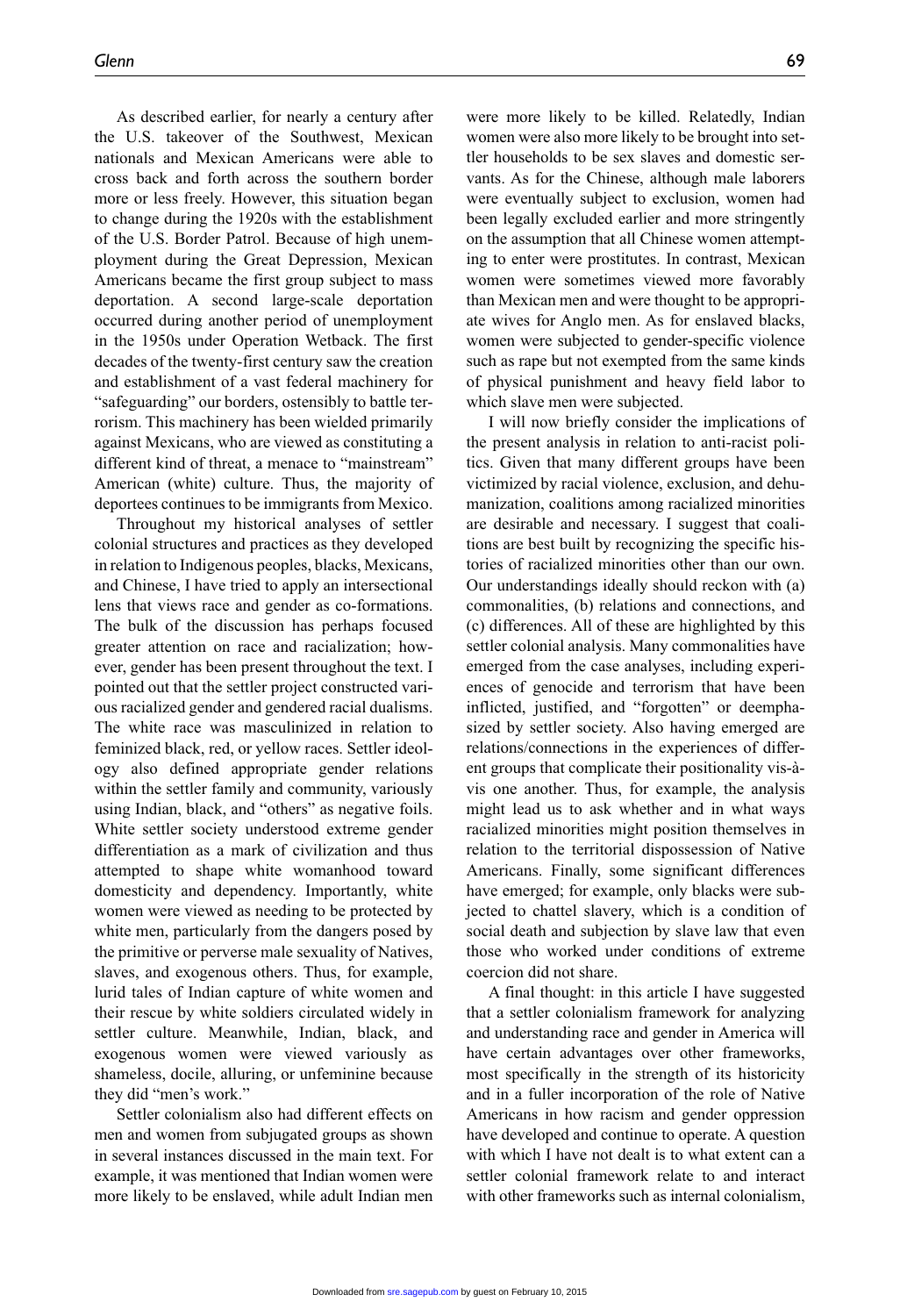racial formation, and racialized social systems. My belief is that there are significant insights and analytical methods offered by each of the frameworks and that the addition of settler colonialism to the mix may help us to work toward a higher level theoretical model that can be widely used by social scientists both in the United States and internationally. I suggest that a fruitful next task will be for us to explore and discuss the connections and relationships among the various frameworks, with a new awareness of the distinct historical, social, and cultural understandings brought to our table by the settler colonialism framework.

### **ACKNOWLEDGMENTS**

I wish to thank the two anonymous reviewers for their thoughtful comments and suggestions, on which I relied in revising the manuscript. I am, as always, grateful to Gary Glenn for his excellent editorial advice.

### **REFERENCES**

- Aarm-Heriot, Najia. 2003. *Chinese Immigrants, African Americans, and Racial Anxiety in the United States*. Champaign-Urbana: University of Illinois Press.
- Abrams, Kerry. 2005. "Polygamy, Prostitution, and the Federalization of Immigration Law." *Colombia Law Review* 105(3):641–716.
- Alexander, Michelle. 2012. *The New Jim Crow: Mass Incarceration in the Age of Color Blindness*. Rev. ed. New York: The New Press.
- Almaguer, Tomas. 2008. *Racial Faultlines: The Historical Origins of White Supremacy in California*. Berkeley: University of California Press.
- "America's Deportation Machine: 'The Great Expulsion.'" *Economist*, February 12, 2014. Retrieved October 2, 2014 (http://www.economist. com/news/briefing/21595892-barack-obama-haspresided-over-one-largest-peacetime-outflows-people-americas).
- Anzaldua, Gloria. 2012. *Borderlands/La Frontera: The New Mestiza*. 4th ed. San Francisco: Aunt Lute Books.
- Arvin, Maile, Eve Tuck, and Angie Morrill. 2013. "Decolonizing Feminism: Challenging Connections between Settler Colonialism and Heteropatriarchy." *Feminist Formations* 25(1):8–34.
- Bhabha, Homi. 1994. *The Location of Culture*. London and New York: Routledge.
- Blauner, Bob. 1972. *Racial Oppression in America*. New York: Harper-Collins.
- Bonilla-Silva, Eduardo. 1997. "Rethinking Racism." *American Sociological Review* 62(3):465–80.
- Bonilla-Silva, Eduardo. 2009. "The Latin Americanization of U.S. Race Relations: A New Pigmentocacy." Pp. 40–60 in *Shades of Difference: Why Skin Color Matters*, edited by E. N. Glenn. Stanford, CA: Stanford University Press.
- Brown, Dee Alexander. 2007. *Bury My Heart at Wounded Knee: An Indian History of the American West*. 2nd ed. New York: Holt McDougal.
- Butler, Judith. 2006. *Gender Trouble: Feminism and the Subversion of Identity*. 2nd ed. New York: Routledge.
- Carmichael, Stokely and Charles V. Hamilton. 1967. *Black Power: The Politics of Liberation in America*. New York: Vintage.
- Carrigan, William D. and Clive Webb. 2013. *Forgotten Dead: Mob Violence against Mexicans in the United States, 1848–1928*. Oxford and New York: Oxford University Press.
- Courtwright, David T. 1996. *Violent Land: Single Men and Social Disorder from the Frontier to the Inner City*. Cambridge: Harvard University Press.
- De Leon, Arnoldo. 1983. *They Called Them Greasers: Anglo Attitudes toward Mexicans in Texas, 1821– 1900*. Austin: University of Texas Press.
- Debos, Angie. 1973. *And Still the Waters Run: The Betrayal of the Five Civilized Tribes*. Princeton, NJ: Princeton University Press.
- Deutsch, Sarah. 1989. *No Separate Refuge: Culture, Class, and Gender on an Anglo-Hispanic Frontier in the American Southwest, 1880–1940*. New York: Oxford University Press.
- Diamond, Lisa M. 2009. *Sexual Fluidity: Understanding Women's Love and Desire*. Cambridge, MA: Harvard University Press.
- Elliott, J. H. 2006. *Empires of the Atlantic World: Britain and Spain in America, 1492–1830*. New Haven: Yale University Press.
- Ewing, Walter A. 2014. "More Immigrants Are Being 'Removed' from the United States Than Ever Before." Immigration Policy Center, American Immigration Council. Retrieved October 2, 2014 (http://www.immigrationpolicy.org/just-facts/ growth-us-deportation-machine).
- Fixico, Donald. 1986. *Termination and Relocation: Federal Indian Policy, 1945–1960*. Albuquerque: University of Mexico Press.
- Fixico, Donald. 2000. *The Urban Indian Experience in America*. Albuquerque: University of New Mexico Press.
- Foley, Neil. 1999. *The White Scourge: Mexicans, Blacks, and Poor Whites in Texas Cotton Culture*. Berkeley: University of California Press.
- Foreman, Grant. 1974. *Indian Removal: The Emigration of the Five Civilized Tribes of Indians*. Rev. ed. Norman: University of Oklahoma Press.
- Gallay, Alan. 2009. *The Indian Slave Trade: The Rise of the English Empire in the American South, 1670– 1717*. New Haven, CT: Yale University Press.
- Gilmore, Ruth Wilson. 2007. *Golden Gulag: Prisons, Surplus, Crisis, and Opposition in Globalizing California*. Berkeley: University of California Press.
- Gilroy, Paul. 1995. *The Black Atlantic: Modernity and Double Consciousness*. Cambridge, MA: Harvard University Press.
- Glenn, Evelyn Nakano. 1983. "Split Household, Small Producer and Dual Wage Earner: An Analysis of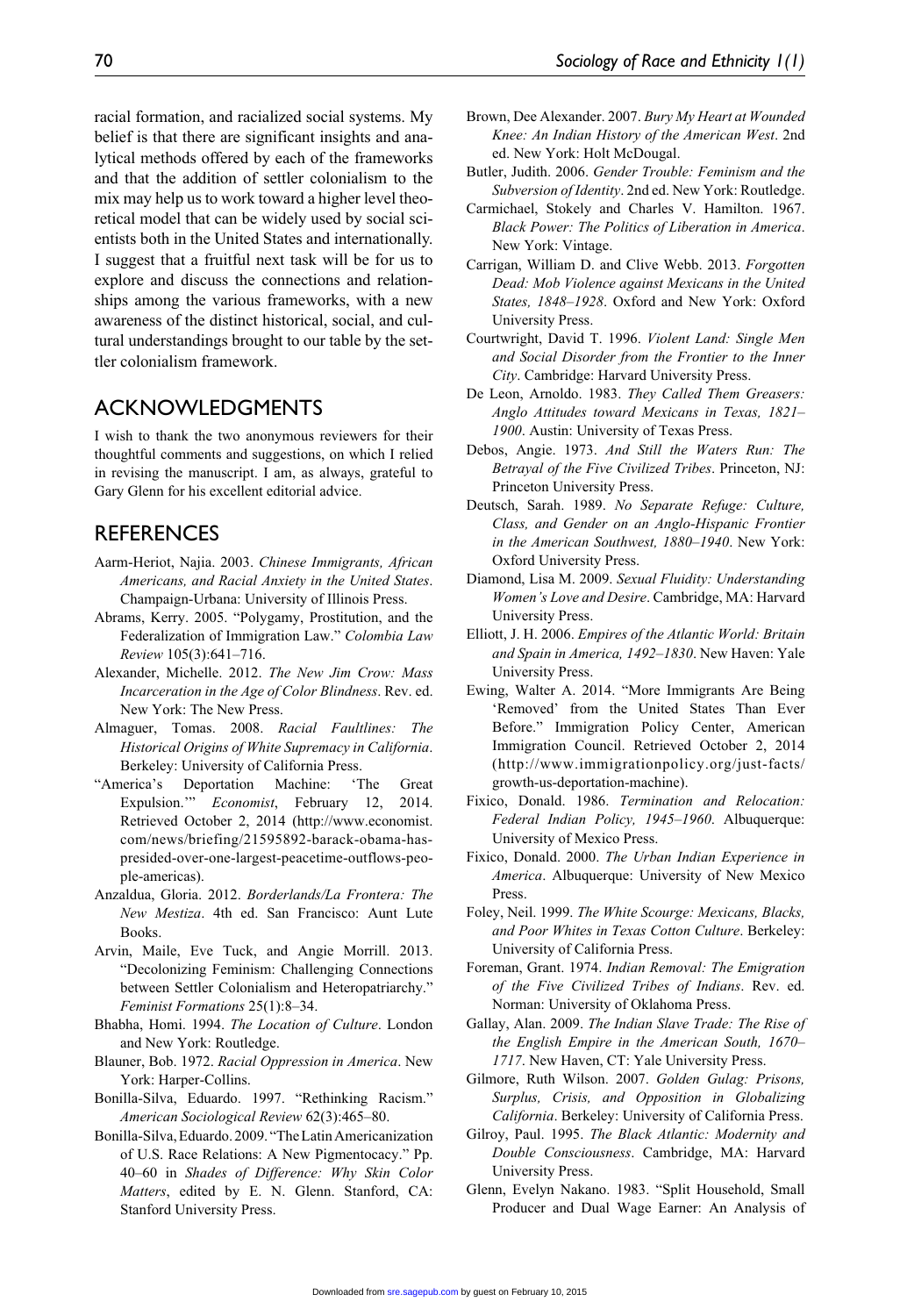Chinese-American Family Strategies." *Journal of Marriage and Family* 45(1):35–46.

- Guttierez, David G. 1996. *Walls and Mirrors: Mexican Americans, Mexican Immigants, and the Politics of Ethnicity*. Berkeley: University of California Press.
- Haas, Lizbeth. 1995. *Conquests and Historical Identities in California, 1769–1936*. Berkeley: University of California Press.
- Hagan, Jacqueline Maria, Nestor Rodriguez, and Brianna Castro. 2011. "Social Effects of Mass Deportations by the United States Government, 2000–2010." *Ethnic and Racial Studies* 34(8):374–91.
- Hall, Stuart. 2003. "Cultural Identity and Diaspora." Pp. 233–46 in *Theorizing Diaspora: A Reader*, edited by J. Evans Braziel and A. Mannur. Malden, MA: Blackwell.
- Haney Lopez, Ian F. 1996. *White by Law: The Legal Construction of Race*. New York: New York University Press.
- Hernandez, Jose Amaro. 1983. *Mutual Aid for Survival: The Case of the Mexican American*. Malabar, FL: Kreiger.
- Hixson, Walter L. 2013. *American Settler Colonalism: A History*. New York: Palgrave-MacMillan.
- Horsman, Reginald. 1981. *Race and Manifest Destiny: the Origins of American Racial Anglo-Saxonism*. Cambridge, MA: Harvard University Press.
- Hsu, Madeline. 2000. *Dreaming of Gold, Dreaming of Home: Transnationalism and Migration between the United States and South China, 1882–1943*. Stanford, CA: Stanford University Press.
- Hunt, Chester L. and Lewis Walker. 1974. *Patterns of Intergroup Relations in Various Societies*. Homewood, IL: Dorsey Publications.
- Johnson, Walter. 2013. "King Cotton's Long Shadow." *New York Times*, December 13, 2013. Retrieved June 15, 2014 (http://opinionator.blogs.nytimes. com/2013/03/30/king-cottons-long-shadow/?\_ php=true& type=blogs $&r=0$ ).
- Kanizawa, Mark. 2005. "Immigration, Exclusion, and Taxation: Anti-Chinese Legislation in Gold Rush California." *The Journal of Economic History* 65(3):779–805.
- LaGrand, James B. 2005. *Indian Metropolis: Native Americans in Chicago, 1945-75*. Urbana: University of Illinois Press.
- Lazarus, Mark. 1987. "An Historical Analysis of Alien Land Law: Washington Territory and State: 1853- 1889." *University of Puget Sound Law Review* 12(1):197–246.
- Ling, P. 1912. "The Causes of Chinese Immigration." *Annals of the American Academy of Political and Social Sciences* 39:74–82.
- Lovell, Melissa. 2007. "Settler Colonialism, Multiculturalism and the Politics of Postcolonial Identity." Refereed Paper presented at the Australasian Political Studies Association Conference, September 12-15, 2007. Retrieved May 1, 2014 (http://www.academia.edu/610004/Settler\_

Colonialism\_Multiculturalism\_and\_the\_Politics\_of\_ Postcolonial Identity).

- Lugones, Maria. 2010. "Toward a Decolonial Feminism." *Hypatia* 25(4):742–59.
- Maldonado-Torres, Nelson. 2011. "Thinking through the Decolonial Turn: Post-continental Interventions in Theory, Philosophy, and Critique—An Introduction." *Transmodernity: Journal of Peripheral Cultural Production in the Luso-Hispanic World* 1(2):1–15.
- McClain, Charles J. 1994. *In Search of Equality: The Chinese Struggle against Discrimination in Nineteenth Century America*. Berkeley: University of California Press.
- McDonald, Janet A. 1991. *The Dispossesion of the American Indian, 1887–1934*. Bloomington: Indiana University Press.
- Menchaca, Martha. 1995. *Mexican Outsiders: A Community History of Marginalization and Discrimination in California*. Austin: University of Texas Press.
- Mignolo, Walter D. 2007. "Delinking: The Rhetoric of Modernity, the Logic of Coloniality and the Grammar of De-coloniality." *Cultural Studies* 21(2):449–514.
- Montejano, David. 1987. *Anglos and Mexicans in the Making of Texas, 1886–1986*. Austin: University of Texas Press.
- Moreton-Robinson, Aileen. 2008. "Writing Off Treaties: White Possessions in the United States Critical Whiteness Studies Literature." Pp. 81–98 in *Transnational Whiteness Matters*, edited by A. Moreton-Robinson, M. Casey, and F. Nicoll. Lanham, MD: Lexington Books.
- Ngai, Mae M. 2004. *Impossible Subjects: Illegal Aliens and the Making of Modern America*. Princeton, NJ: Princeton University Press.
- Omi, Michael and Howard Winant. 1994. *Racial Formation in American*. 2nd ed. New York: Routledge.
- Pascoe, Peggy. 2009. *What Comes Naturally: Miscegenation Law and the Making of Race in America*. New York and Oxford: Oxford University Press.
- Patterson, Orlando. 1985. *Slavery and Social Death: A Comparative Study*. Cambridge: Harvard University Press.
- Perdue, Theda and Michael Green. 2008. *The Cherokee Nation and the Trail of Tears*. New York: Penguin Books.
- Pew Research Report. 2013. *The Rise of Asian Americans*. Rev. ed. Washington, DC: Pew Research Center. Retrieved October 5, 2014 (http://www.pewsocialtrends.org/files/2013/04/Asian-Americans-new-fullreport-04-2013.pdf).
- Pfaelzer, Jean. 2007. *Driven Out: The Forgotten War Against Chinese Americans*. Berkeley: University of California Press.
- Pratt, Richard H. 1973. "The Advantages of Mingling Indians with Whites." Pp. 260–71 in *Americanizing the American Indians: Writings by the "Friends of the Indian" 1880–1900*. Cambridge, MA: Harvard University Press.